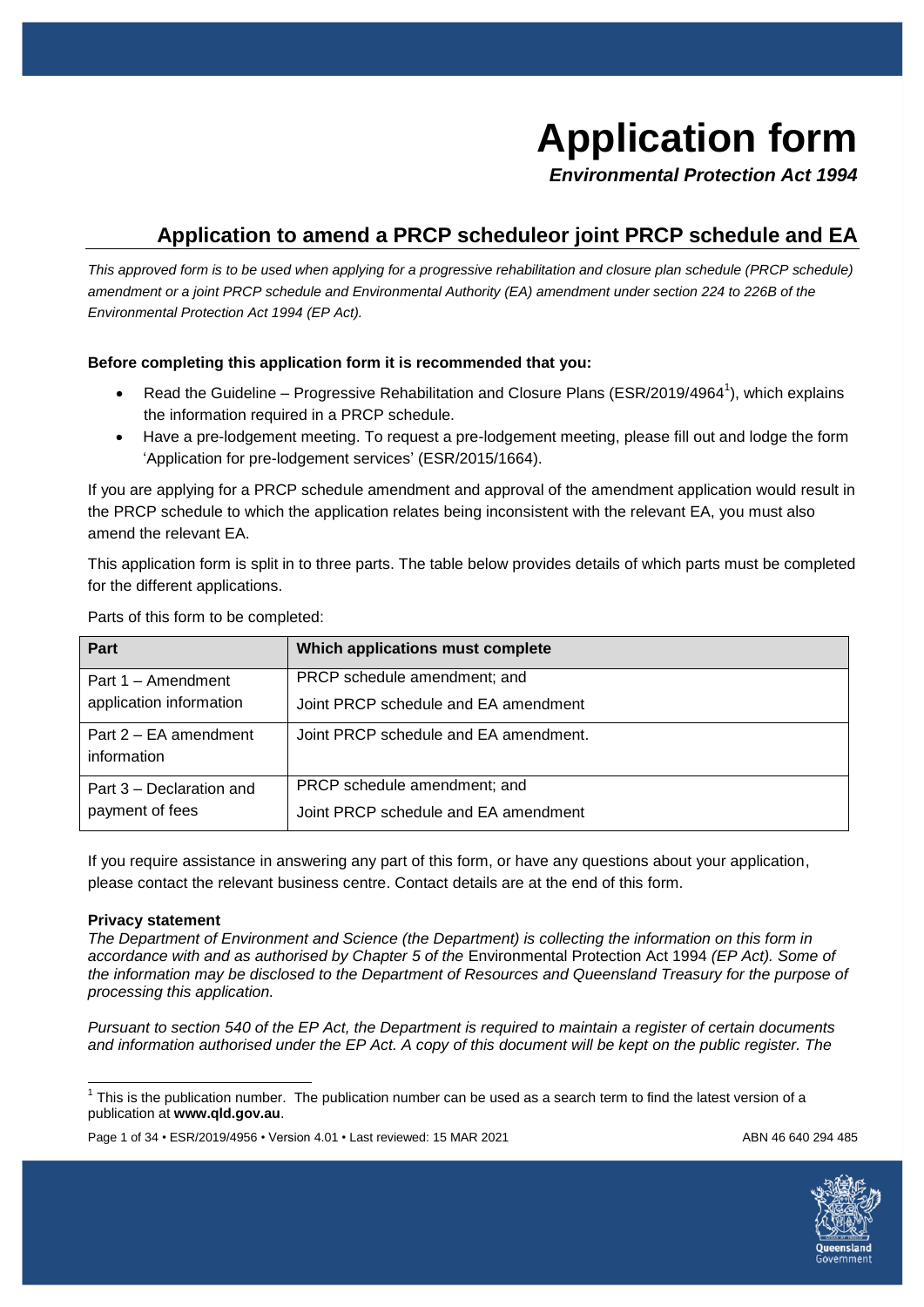*register is available for inspection by members of the public who are able take extracts, or copies of the documents from the register. Documents that are required to be kept on the register are published in their entirety, unless alteration is required by the EP Act. There is no general discretion allowing the Department to withhold documents or information required to be kept on the public register. For more information on the Department's public register, search 'public register' at [www.qld.gov.au.](http://www.qld.gov.au/) For queries about privacy matters please email [privacy@des.qld.gov.au](mailto:privacy@des.qld.gov.au) or telephone 13 74 68.*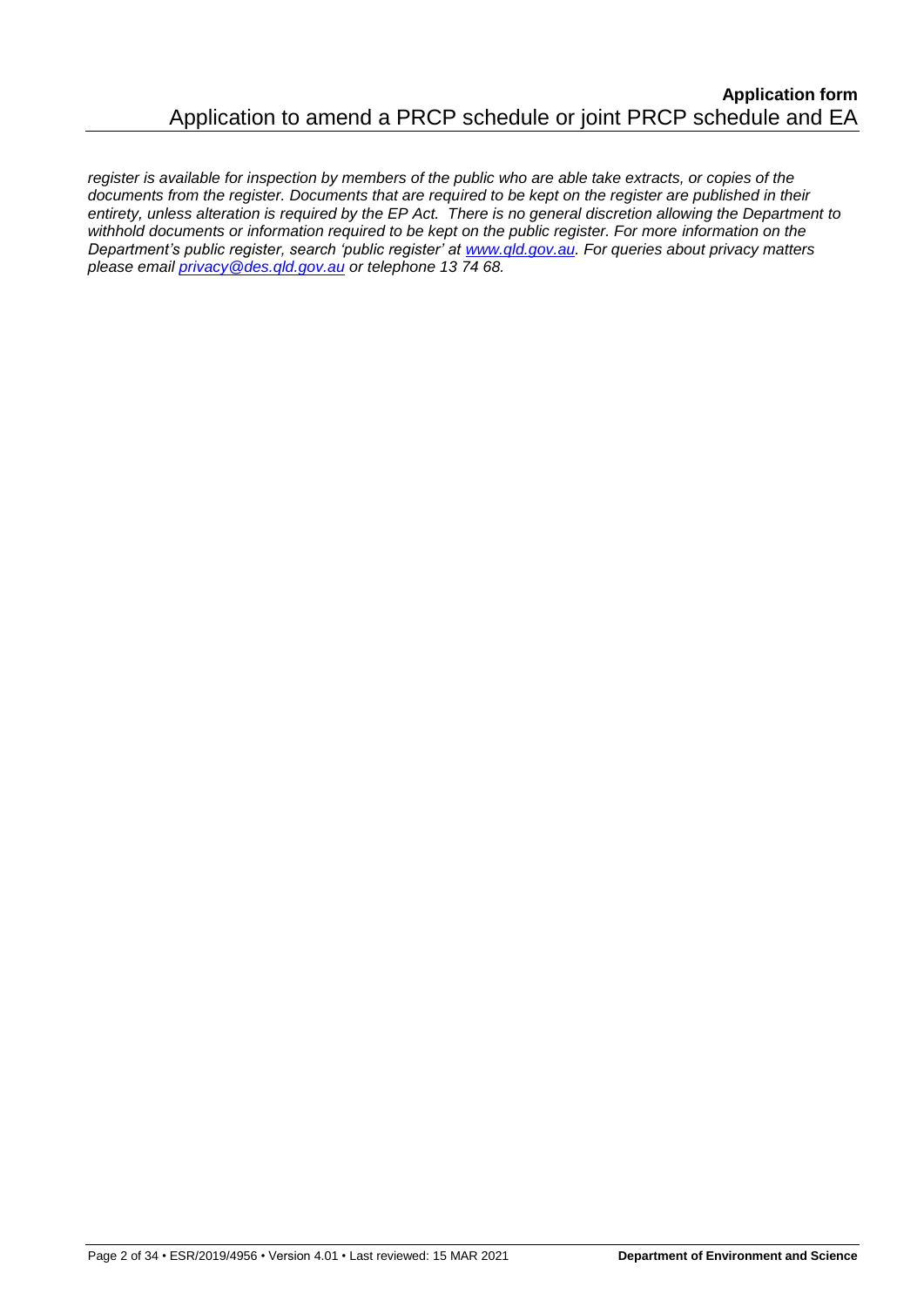## **Part 1—Amendment application information**

All sections within Part 1 must be completed for all amendment application types.

| Section 1 – Environmental authority and PRCP schedule number     |                   |  |
|------------------------------------------------------------------|-------------------|--|
| Environmental authority number this PRCP schedule<br>relates to. | EA0002912         |  |
| PRCP schedule reference number.                                  | PRCP EA0002912 V2 |  |

#### **Section 2 – Applicant details**

Details of the applicant are to be provided in this section.

If there is an agent acting on behalf of the applicant, details of the agent are to be provided. An agent could be a consultant or contractor for the environmental authority holder.

The person nominated as the application contact will receive correspondence relating to this application.

| NAME / COMPANY NAME*                                             | TRADING NAME (*IF AN ORGANISATION) |
|------------------------------------------------------------------|------------------------------------|
| Qld Coal Aust No.1 Pty Ltd and Queensland Coking<br>Coal Pty Ltd | Vitrinite Pty Ltd                  |
| REGISTERED BUSINESS ADDRESS / RESIDENTIAL ADDRESS                | POSTAL ADDRESS (*WHERE DIFFERENT)  |
| (NOT A POST OFFICE BOX) *                                        | Insert.                            |
| Level 6, Suite 2 / 12 Creek Street, Brisbane,                    |                                    |
| QLD,4000                                                         |                                    |
| ABN / ACN (*IF AN ORGANISATION)                                  | NAME OF APPLICATION CONTACT*       |
| 46 167 744 578                                                   | Michael Callan                     |
| $EMAIL^*$                                                        | TELEPHONE <sup>*</sup>             |
| mick@vitrinite.com.au                                            | 0419 994 970                       |

☒ INDICATE IF YOU WANT TO RECEIVE CORRESPONDENCE VIA EMAIL

☒ INDICATE IF THIS FORM IS BEING COMPLETED BY AN AGENT FOR THE ENVIRONMENTAL AUTHORITY HOLDER**\***

**NOTE: If an agent is nominated, please provide evidence of appointment by the authority holder/s.**

| Section 3 - Major or Minor Amendment, PRCP schedule                                                                       |                                                                                              |  |  |
|---------------------------------------------------------------------------------------------------------------------------|----------------------------------------------------------------------------------------------|--|--|
| Is the application for a major or minor amendment to the PRCP schedule?                                                   |                                                                                              |  |  |
| <b>PRCP</b> schedule amendment                                                                                            |                                                                                              |  |  |
| $\boxtimes$ Major amendment for a PRCP schedule.                                                                          |                                                                                              |  |  |
| $\Box$ Minor amendment (PRCP threshold).                                                                                  |                                                                                              |  |  |
| Would approval of the amendment application for the                                                                       | $\boxtimes$ No – Go to next section.                                                         |  |  |
| PRCP schedule result in the PRCP schedule to which<br>the application relates being inconsistent with the<br>relevant EA? | $\Box$ Yes - This application must be a joint PRCP<br>schedule and EA amendment application. |  |  |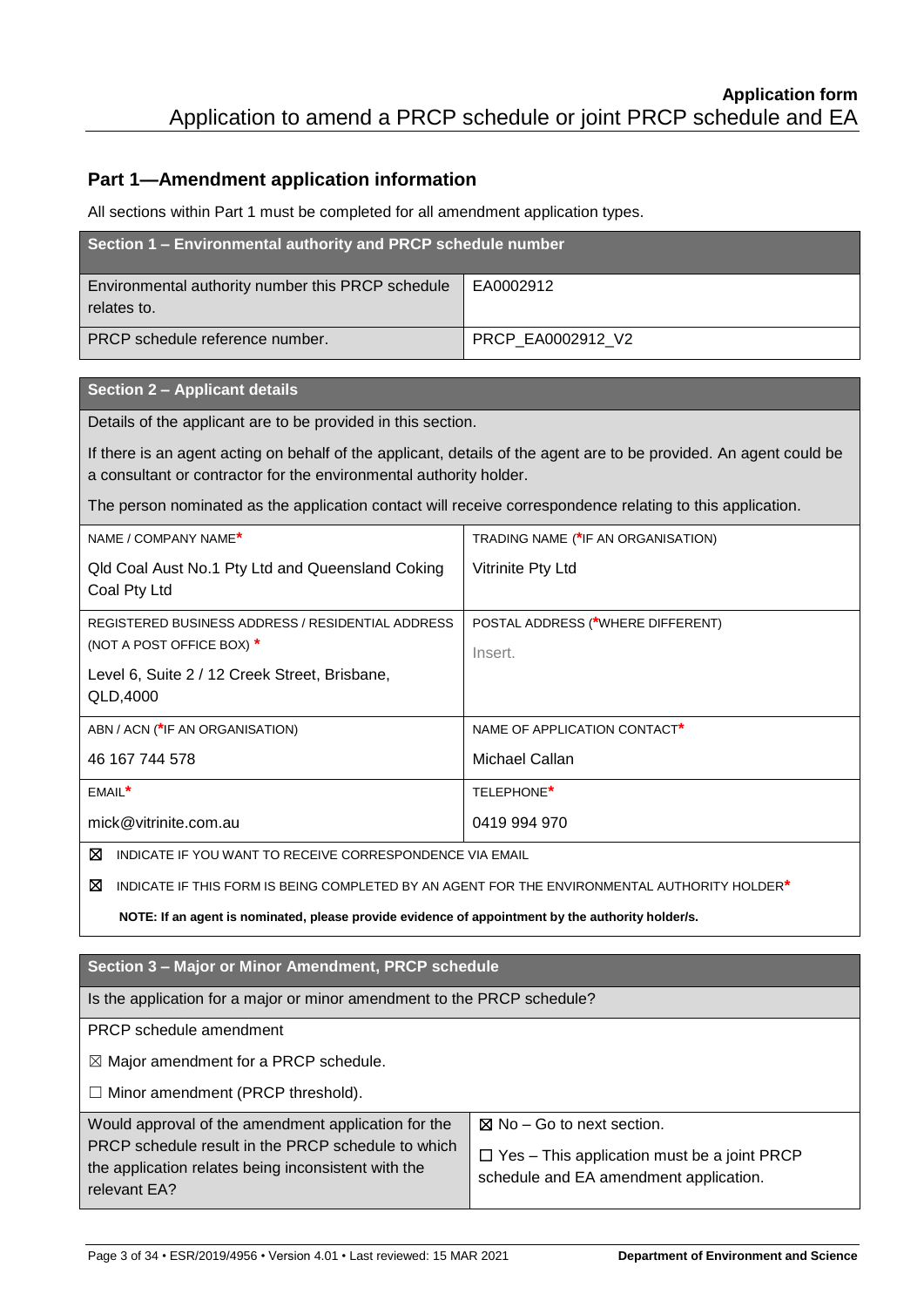The amendment to the PRCP schedule must not be inconsistent with the EA, otherwise you must apply to amend your EA. For further information see the guideline on Major and minor amendments (ESR/2015/1684) and s223 of the EP Act. If you have questions regarding whether your amendment will be a minor or major amendment you are encouraged to arrange a pre-lodgement meeting with the administering authority.

| Section 4 - Major or Minor Amendment, EA                           |                                               |  |
|--------------------------------------------------------------------|-----------------------------------------------|--|
| Is this application for a joint PRCP schedule and EA<br>amendment? | $\Box$ No – Go to next section.               |  |
|                                                                    | $\boxtimes$ Yes – Provide details below.      |  |
| Is the application for a major or minor EA<br>amendment?           | $\boxtimes$ Major amendment for an EA.        |  |
|                                                                    | $\Box$ Minor amendment for an EA (threshold). |  |

For further information see the guideline on Major and minor amendments (ESR/2015/1684) and s223 of the EP Act. If you have questions regarding whether your amendment will be a minor or major amendment you are encouraged to arrange a pre-lodgement meeting with the administering authority.

| Section 5 - Website address                                                                                                                                               |                                                                  |  |
|---------------------------------------------------------------------------------------------------------------------------------------------------------------------------|------------------------------------------------------------------|--|
| Provide the website address for the application notice and<br>application documents.                                                                                      | www.vitrinite.com.au                                             |  |
| If this application is for a joint EA and PRCP schedule<br>amendment, will the application notice and application<br>documents for both amendments be published together? | No.<br>Yes.<br>⊠                                                 |  |
| Provide details of the contact person if technical assistance<br>is required.                                                                                             | <b>NAME</b><br><b>TELEPHONE</b><br>Justin Wright<br>0413 527 122 |  |
|                                                                                                                                                                           | <b>EMAIL</b><br>Justin@geeks4hire.com.au                         |  |

#### **Section 6 – Describe the proposed amendment**

Provide a detailed description of your proposed amendment. Include justification of how your proposed amendment meets the criteria for a major or minor amendment and attach any supporting information to this application. If the amendment is to add or delete a location, tenure or activity, or to change the threshold of an activity, provide details below.

Please refer to EA Amendment Supporting information document and the updated Vulcan Coal Mine PRC Plan for additional information.

The VCM proposal has been through a number of state and federal approval processes that have included public review and comments processes. No public comments have been received on any application or approval process associated with the VCM. It is small in scale and impact, short in duration and lies within a broad and long term coal mining region. For these reasons, public notification is not considered required for this EA amendment application.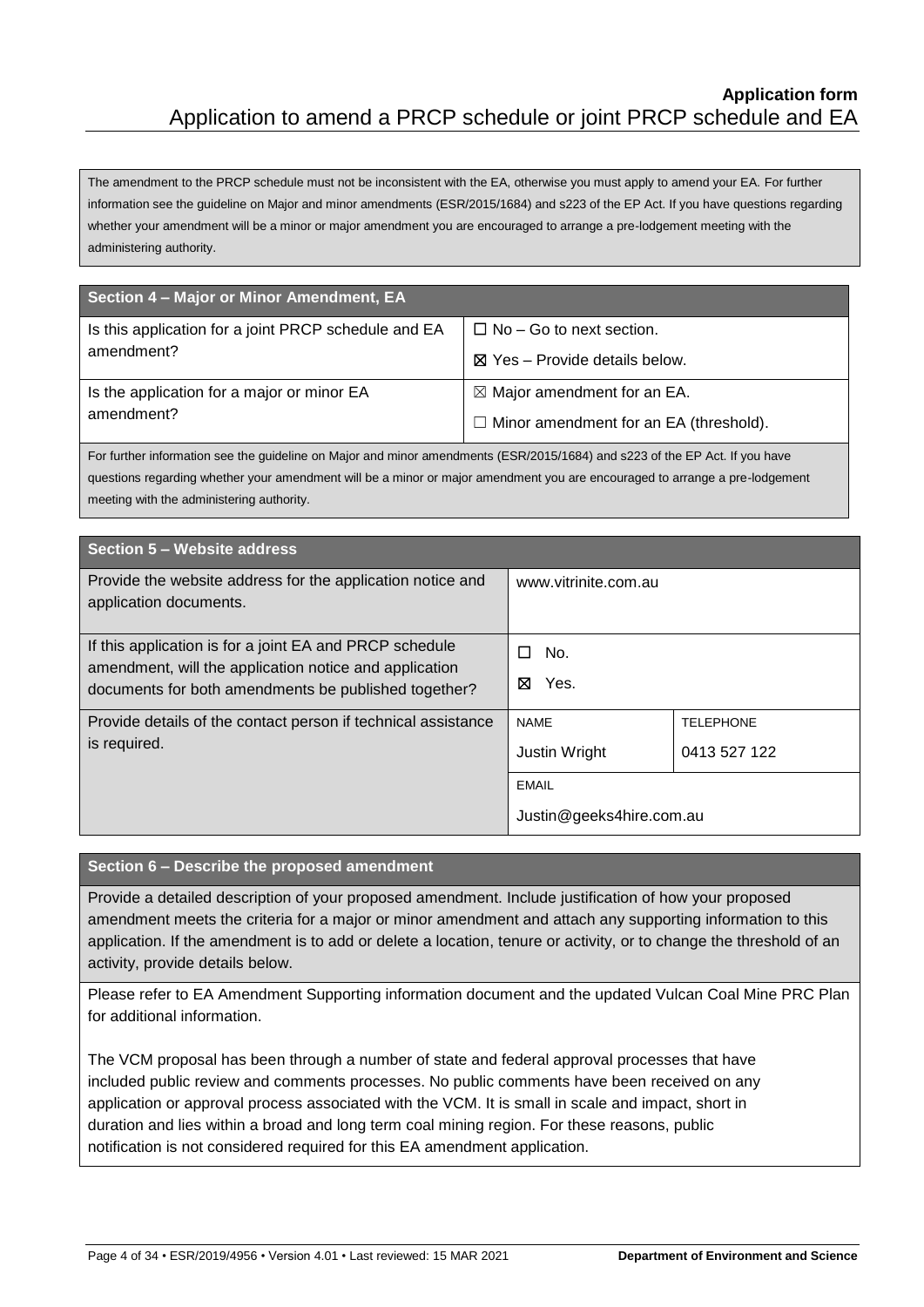$\boxtimes$  I HAVE ATTACHED ADDITIONAL DETAILS FOR THIS SECTION AND PROVIDED DETAILS BELOW.

Include information regarding where the additional details are located Supporting Information for Environmental Authority Amendment Application and Vulcan Coal Mine PRC Plan

**Section 7 – Describe the land that will be affected by the proposed amendment** 

Describe if the activity will be carried out within the existing designated areas of the environmental authority/PRCP schedule or a new area.

The proposed amendment primarily includes the establishment of a Coal Handling and Preparation Plant (CHPP), Train Load-out facility (TLO) and a dedicated rail loop on ML700060. Establishment of this infrastructure at the VCM Project provides Vitrinite with a reliable and secure mechanism for transport of its coal to market. Ancillary infrastructure will include product stockpiles, updated water management infrastructure, access roads and a number of minor amendments to existing infrastructure layouts.

Figure 2 of the Supporting Information for EA Amendment provides the site layout plan.

Please refer to EA Amednment Supporting Information document for additional information.

 $\boxtimes$  I HAVE ATTACHED ADDITIONAL DETAILS FOR THIS SECTION.

**Section 8 – Environmental values** 

Attach a document that provides an assessment of the likely impact of the proposed amendment on all environmental values (EVs) listed. Note: Where there is no impact stated, justification must be included as to why this is the case.

- Environmental Values
- ☒ Water
- ☒ Groundwater
- ☒ Wetlands
- ☒ Land
- ☒ Land Use
- ☒ Air
- ☒ Acoustic
- ☒ Waste

 $\boxtimes$  I HAVE ATTACHED A DOCUMENT THAT PROVIDES AN ASSESSMENT OF LIKELY IMPACTS ON EVs.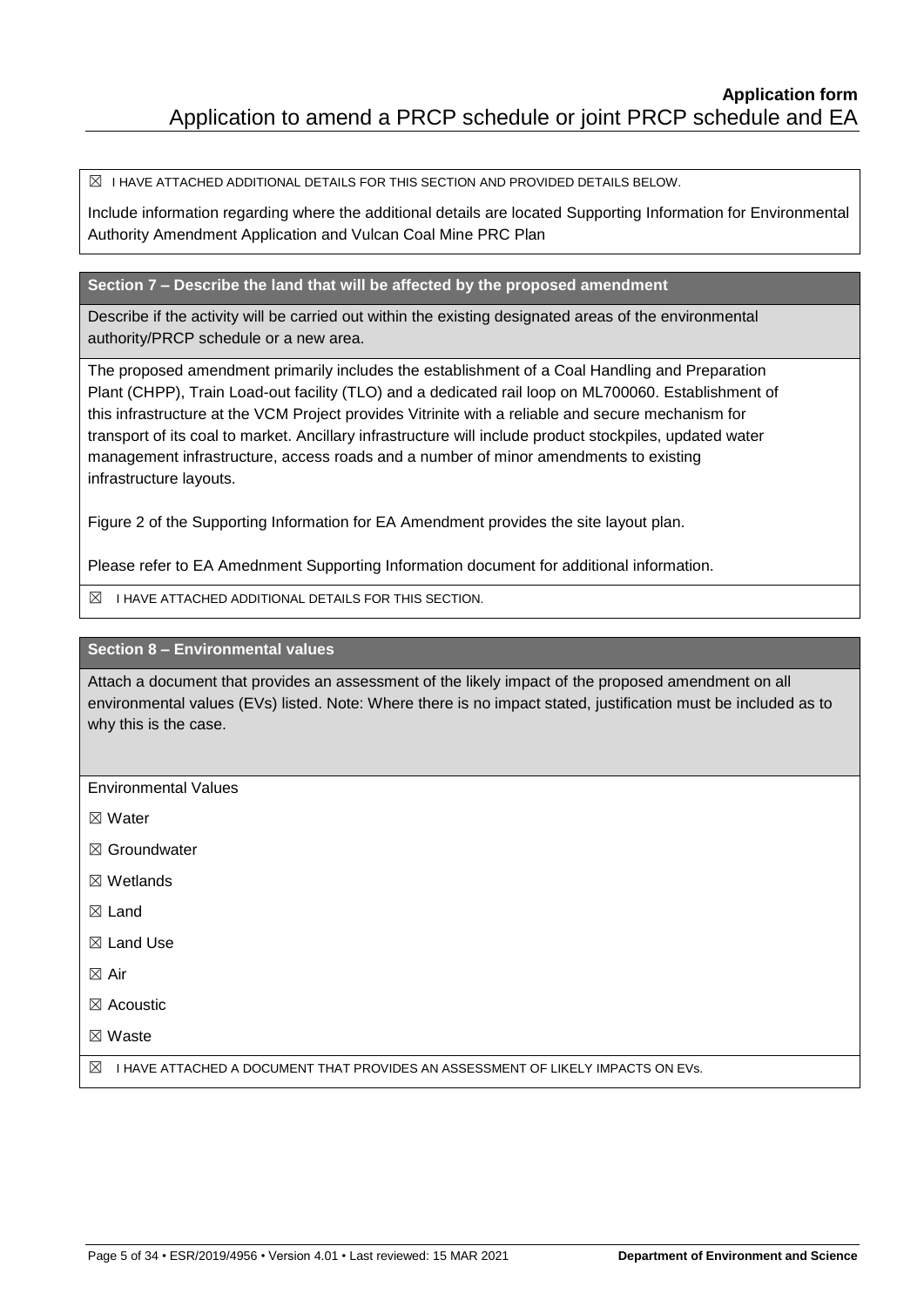Note that the EP Act, s226(1)(k) states the information required relating to impacts on EVs which include:

- (i) a description of the environmental values likely to be affected by the proposed amendment; and
- (ii) details of any emissions or releases likely to be generated by the proposed amendment; and (iii) a description of the risk and likely magnitude of impacts on the environmental values; and
- (iv) details of the management practices proposed to be implemented to prevent or minimise adverse impacts; and
- (v) details of how the land the subject of the application will be rehabilitated after each relevant activity ceases.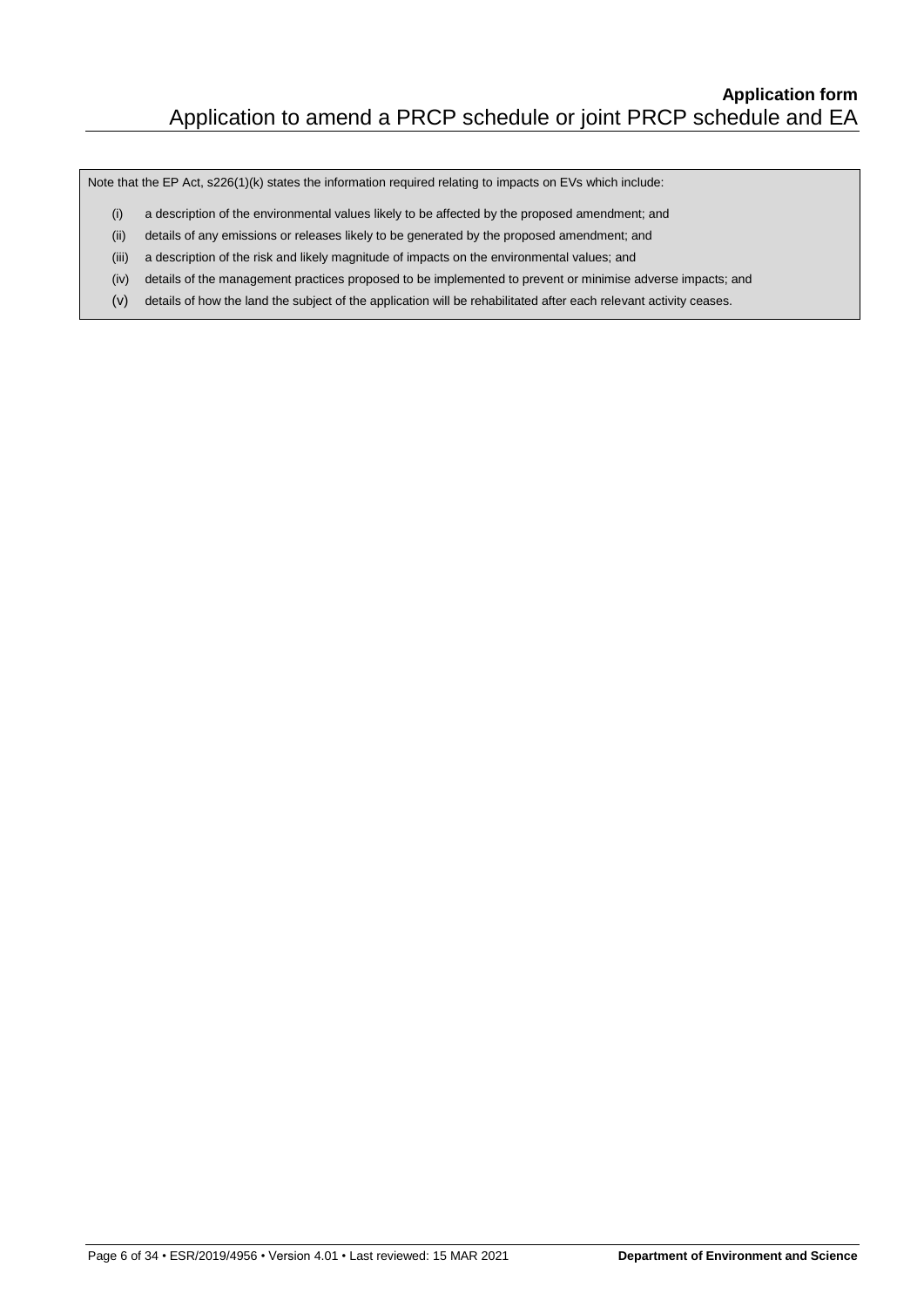## **PRCP schedule amendment information**

| Section 9 - Proposed amendment(s)                                                                                                                                                                                                                    |                 |                                                                     |                                                        |                                                                                                                                                                                             |
|------------------------------------------------------------------------------------------------------------------------------------------------------------------------------------------------------------------------------------------------------|-----------------|---------------------------------------------------------------------|--------------------------------------------------------|---------------------------------------------------------------------------------------------------------------------------------------------------------------------------------------------|
| Provide information about the proposed amendment(s) below. Only complete the parts of this section that are relevant to the application. Please attach an<br>additional sheet to this application form if there is not enough space in this section. |                 |                                                                     |                                                        |                                                                                                                                                                                             |
| <b>Final site design</b>                                                                                                                                                                                                                             |                 |                                                                     |                                                        |                                                                                                                                                                                             |
| Reference                                                                                                                                                                                                                                            | Amendment       | Current (if amending)                                               | Proposed                                               | Justification                                                                                                                                                                               |
| RA2- In-Pit WRD                                                                                                                                                                                                                                      | Amend           | Amend                                                               | Amend                                                  | The final footprint of the proposed In-Pit WRD is<br>smaller (~18ha) than the current approved<br>In-Pit WRD.                                                                               |
| RA3- CHPP, Rail loop,<br>TLO, infrastructure,<br>haul roads, soil<br>stockpiles and run-of-<br>mine pad                                                                                                                                              | Amend           | Amend                                                               | Amend                                                  | The final footprint of the proposed CHPP, Rail<br>loop, TLO, infrastructure, haul roads, soil<br>stockpiles and run-of-mine pad is<br>larger (~86ha) than the current approved<br>RA3 area. |
| RA4- Dams and<br><b>Sediment Ponds</b>                                                                                                                                                                                                               | Amend           | Amend                                                               | Amend                                                  | The final footprint of the proposed Dams and<br>Sediment Ponds is larger (~7ha) than the current<br>approved Dams and Sediment Ponds.                                                       |
| <b>Milestone and Milestone Criteria</b>                                                                                                                                                                                                              |                 |                                                                     |                                                        |                                                                                                                                                                                             |
| Reference                                                                                                                                                                                                                                            | Amendment       | Current (if amending)                                               | Proposed                                               | Justification                                                                                                                                                                               |
| RM1- Infrastructure<br>decommissioning and<br>removal                                                                                                                                                                                                | Add             | Insert current milestone<br>or milestone criteria to<br>be amended. | All rail lines removed                                 | Rail lines in RA3 to be removed to meet<br>infrastructure decommissioning and removal.                                                                                                      |
| Insert milestone or<br>milestone criteria<br>reference.                                                                                                                                                                                              | Choose an item. | Insert current milestone<br>or milestone criteria to<br>be amended. | Insert proposed<br>milestone or milestone<br>criteria. | Provide justification for the proposed amendment.                                                                                                                                           |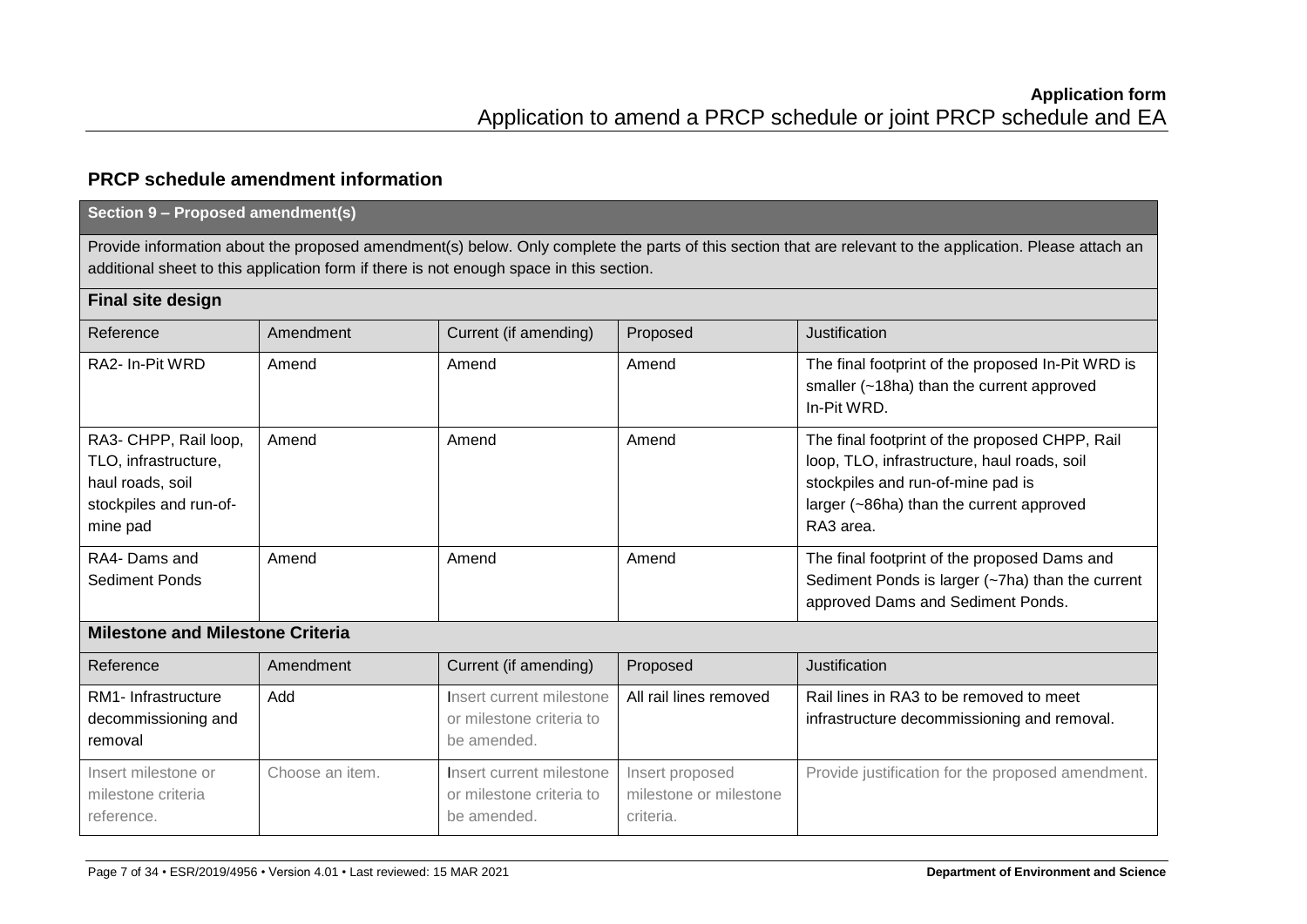| Insert milestone or<br>milestone criteria<br>reference.                      | Choose an item. | Insert current milestone<br>or milestone criteria to<br>be amended. | Insert proposed<br>milestone or milestone<br>criteria. | Provide justification for the proposed amendment.                                                                                       |
|------------------------------------------------------------------------------|-----------------|---------------------------------------------------------------------|--------------------------------------------------------|-----------------------------------------------------------------------------------------------------------------------------------------|
| <b>Timeframes</b>                                                            |                 |                                                                     |                                                        |                                                                                                                                         |
| Reference                                                                    | Amendment       | Current (if amending)                                               | Proposed                                               | Justification                                                                                                                           |
| RM6, 7 and 8                                                                 | Amend           | 10 December 2036                                                    | 10 December 2039                                       | The inclusion of additional infrastructure (CHPP,<br>TLO and Rail Loop) require rehabilitation<br>milestones to be extended by 3 years. |
| Insert the reference for<br>the milestone to which<br>the timeframe relates. | Choose an item. | Insert current date.                                                | Insert proposed date.                                  | Provide justification for the proposed amendment.                                                                                       |
| Insert the reference for<br>the milestone to which<br>the timeframe relates. | Choose an item. | Insert current date.                                                | Insert proposed date.                                  | Provide justification for the proposed amendment.                                                                                       |

## **Section 10 – Amend Conditions**

| Do you wish to amend the condition(s) of the PRCP schedule? | $\vert \boxtimes$ No – Go to next section. |
|-------------------------------------------------------------|--------------------------------------------|
|                                                             |                                            |

 $\Box$  Yes – Provide details below.

Provide details of: (a) condition number(s); (b) proposed change; and (c) justification for the change.

Provide details.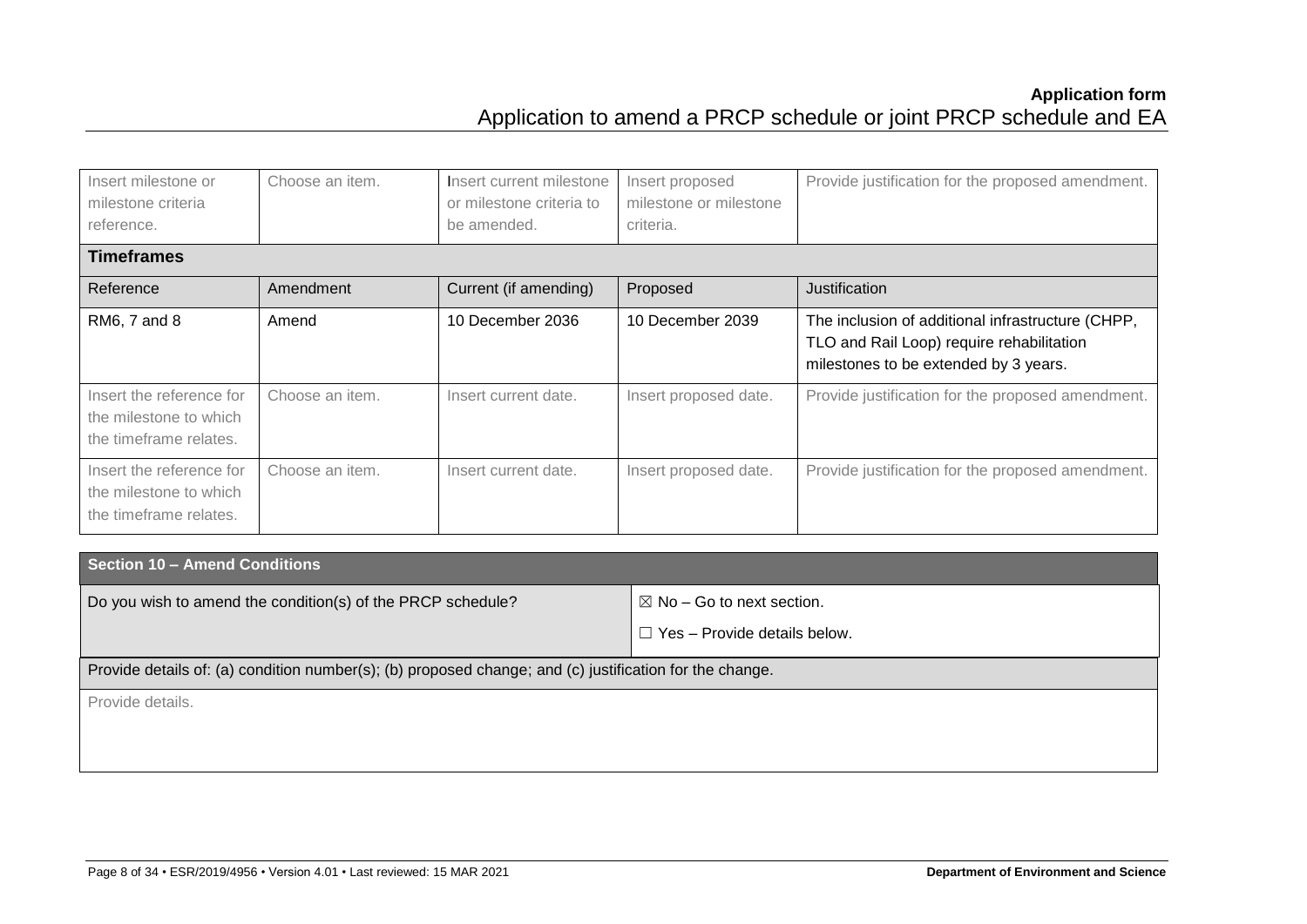| Section 11 - Spatial Information                                                                                                                                                                                       |                                                     |
|------------------------------------------------------------------------------------------------------------------------------------------------------------------------------------------------------------------------|-----------------------------------------------------|
| Does this application propose to amend the final site design of the current                                                                                                                                            | $\Box$ No – Go to next section.                     |
| approved PRCP schedule?                                                                                                                                                                                                | $\boxtimes$ Yes - This section applies.             |
| Include spatial information, as required in the Guideline - Progressive<br>Rehabilitation and Closure Plans (ESR/2019/4964). See Attachment 1 of<br>this form for details on how spatial information must be submitted | $\boxtimes$ Spatial information has been submitted. |

| Section 12 - PRCP schedule                                        |                                                                                                                                                      |
|-------------------------------------------------------------------|------------------------------------------------------------------------------------------------------------------------------------------------------|
| and Closure Plans (ESR/2019/4964).                                | The proposed PRCP schedule must comply with section 126D of the EP Act, and be written in accordance with the Guideline – Progressive Rehabilitation |
| Include an updated PRCP schedule prepared using the PRCP schedule | $\boxtimes$ Yes                                                                                                                                      |
| template (ESR/2019/5103).                                         | $\Box$ No                                                                                                                                            |
|                                                                   |                                                                                                                                                      |

| Section 13- Non-use management areas (NUMA)                                                          |                                        |  |
|------------------------------------------------------------------------------------------------------|----------------------------------------|--|
| Does this application propose to include a new or amend a current approved                           | No - Go to next section.<br>⊠          |  |
| NUMA(s)?                                                                                             | Yes.<br>$\Box$                         |  |
| Has a public interest evaluation been carried out by a qualified entity for the<br>proposed NUMA(s)? | No – Go to next section.<br>п          |  |
|                                                                                                      | Yes.<br>$\Box$                         |  |
| Has the proposed NUMA(s) changed since the public interest evaluation was                            | No - Go to next section.<br>П          |  |
| carried out?                                                                                         | Yes - Provide details below.<br>$\Box$ |  |
| How has the proposed NUMA(s) changed since the public interest evaluation<br>was carried out?        | Insert.                                |  |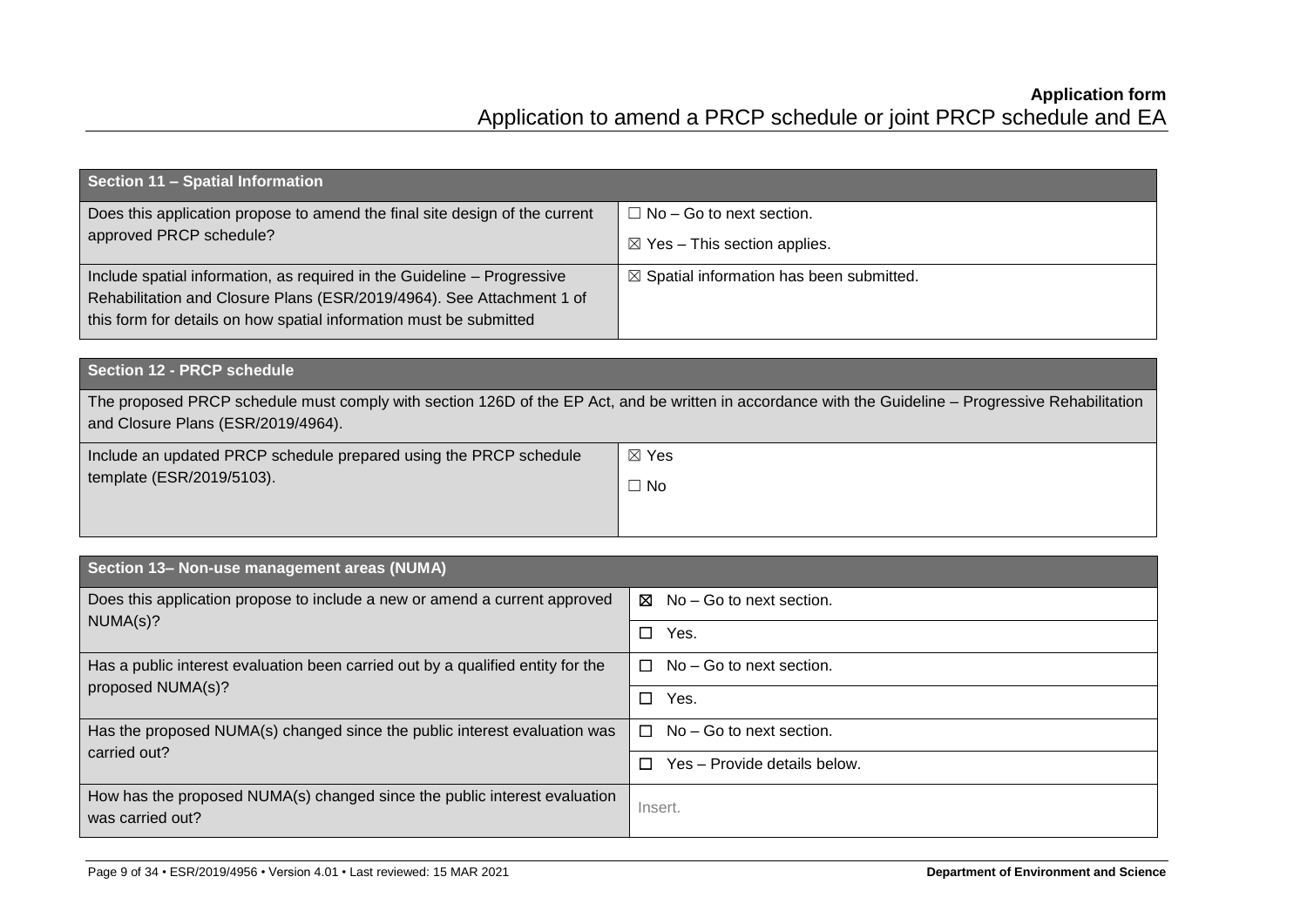#### **Section 14 – Rehabilitation planning part**

An amendment application for a PRCP schedule must be accompanied by an amended rehabilitation planning part of the PRC plan that complies with section 126C of the EP Act in relation to the proposed amendment. This includes updating the rehabilitation planning part in relation to the proposed amendment to meet the information requirements described in the Guideline – Progressive Rehabilitation and Closure Plans (ESR/2019/4964), in accordance with section 126C(1) of the EP Act.

For each requirement below, insert a reference to the section of the PRC plan which satisfies the requirement.

Justification must be provided for any requirement for which the response is Not Applicable (NA).

If more space is required, please attach a separate sheet.

| <b>Rehabilitation plan Requirement</b>                                                                             | <b>Requirement</b><br>met?<br>(Yes/NA) | <b>Rehabilitation</b><br><b>Plan Section</b><br>No. | <b>Justification</b> |
|--------------------------------------------------------------------------------------------------------------------|----------------------------------------|-----------------------------------------------------|----------------------|
| <b>Project description</b>                                                                                         |                                        |                                                     |                      |
| Describe the following in relation to the proposed amendment:                                                      |                                        |                                                     |                      |
| each resource tenure, including the area of each tenure, to which this application relates;                        | Yes                                    | 1.2.1                                               | Insert.              |
| the relevant activities to which this application relates;                                                         | Yes                                    | 1.3.1                                               | Insert.              |
| the likely duration of the relevant activities                                                                     | Yes                                    | 1.3.2                                               | Insert.              |
| Include a detailed description, including maps, of how and where the relevant activities are to be<br>carried out. | Yes                                    | 1.3.2                                               | Insert.              |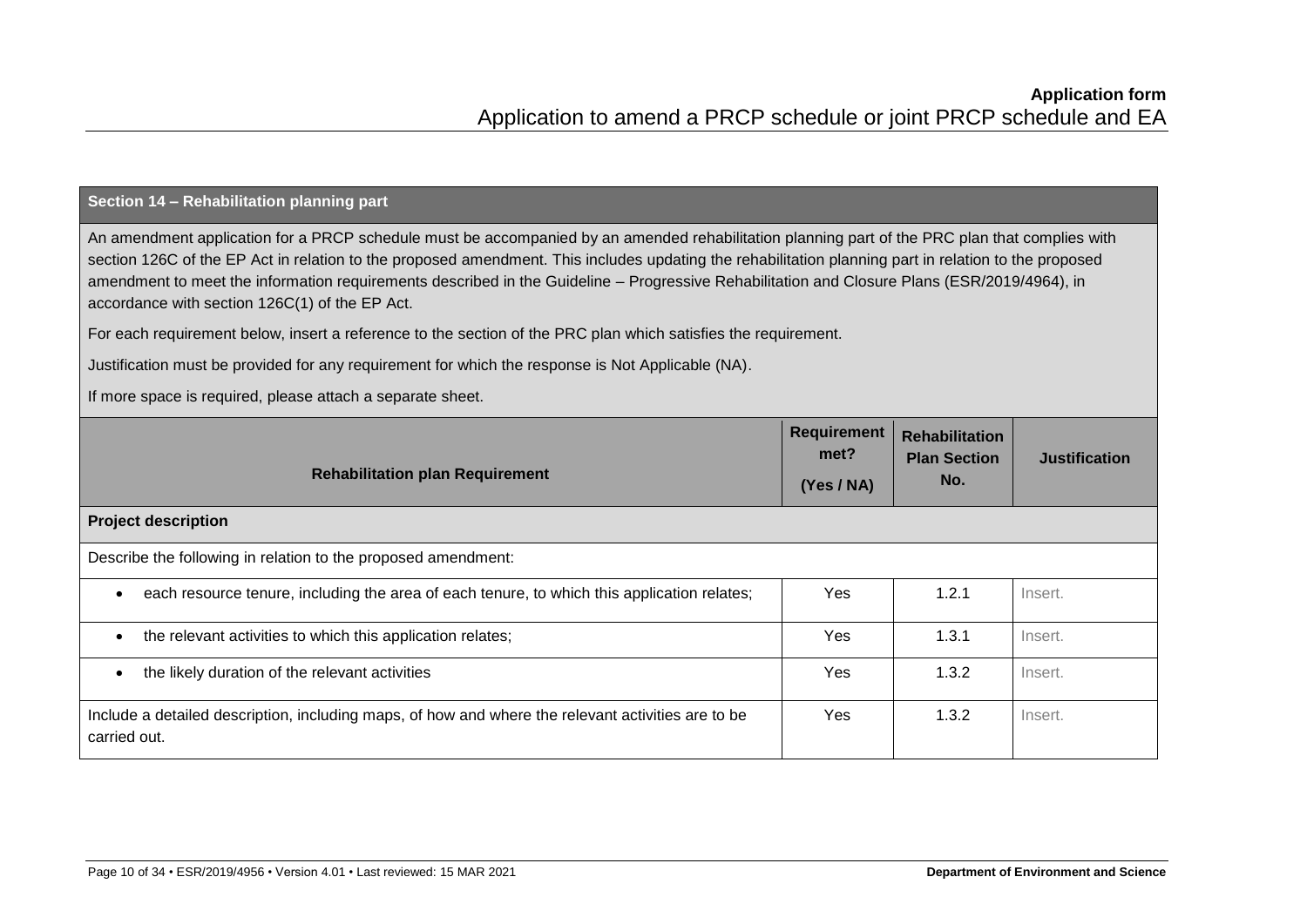| <b>Consultation</b>                                                                                                                                                                                                       |         |         |                                                     |
|---------------------------------------------------------------------------------------------------------------------------------------------------------------------------------------------------------------------------|---------|---------|-----------------------------------------------------|
| Include details of the consultation undertaken by the applicant in developing the proposed amended<br>PRCP schedule.                                                                                                      | Yes     | 3       | Insert.                                             |
| Include details of how the applicant will undertake ongoing consultation in relation to the<br>rehabilitation to be carried out under the plan.                                                                           | Yes     | 3.1     | Insert.                                             |
| Post-mining land use (PMLU)                                                                                                                                                                                               |         |         |                                                     |
| State the extent to which each proposed post-mining land use identified in the proposed PRCP<br>schedule is consistent with the outcome of consultation with the community in developing the<br>proposed PRCP schedule.   | Yes     | 4.1     | Insert.                                             |
| State the extent to which each proposed post-mining land use identified in the proposed PRCP<br>schedule is consistent with any strategies or plans for the land of a local government, the State or<br>the Commonwealth. | Yes     | 4.2     | Insert.                                             |
| Non-use management area (NUMA)                                                                                                                                                                                            |         |         |                                                     |
| State the extent to which each proposed non-use management area identified in the PRCP<br>schedule is consistent with the outcome of consultation with the community in developing the<br>proposed PRCP schedule.         | Select. | Insert. | There are no<br><b>NUMA Proposed</b><br>in the PRCP |
| State the extent to which each proposed non-use management area identified in the PRCP<br>schedule is consistent with any strategies or plans for the land of a local government, the State or<br>the Commonwealth.       | Select. | Insert. | There are no<br><b>NUMA Proposed</b><br>in the PRCP |
| For each proposed non-use management area, state the reasons the applicant considers the area<br>cannot be rehabilitated to a stable condition because of a matter mentioned in section 126D(2).                          | Select. | Insert. | There are no<br><b>NUMA Proposed</b><br>in the PRCP |
| For each proposed NUMA listed in the line above, include copies of reports or other evidence relied                                                                                                                       | Select. | Insert. | There are no<br><b>NUMA Proposed</b>                |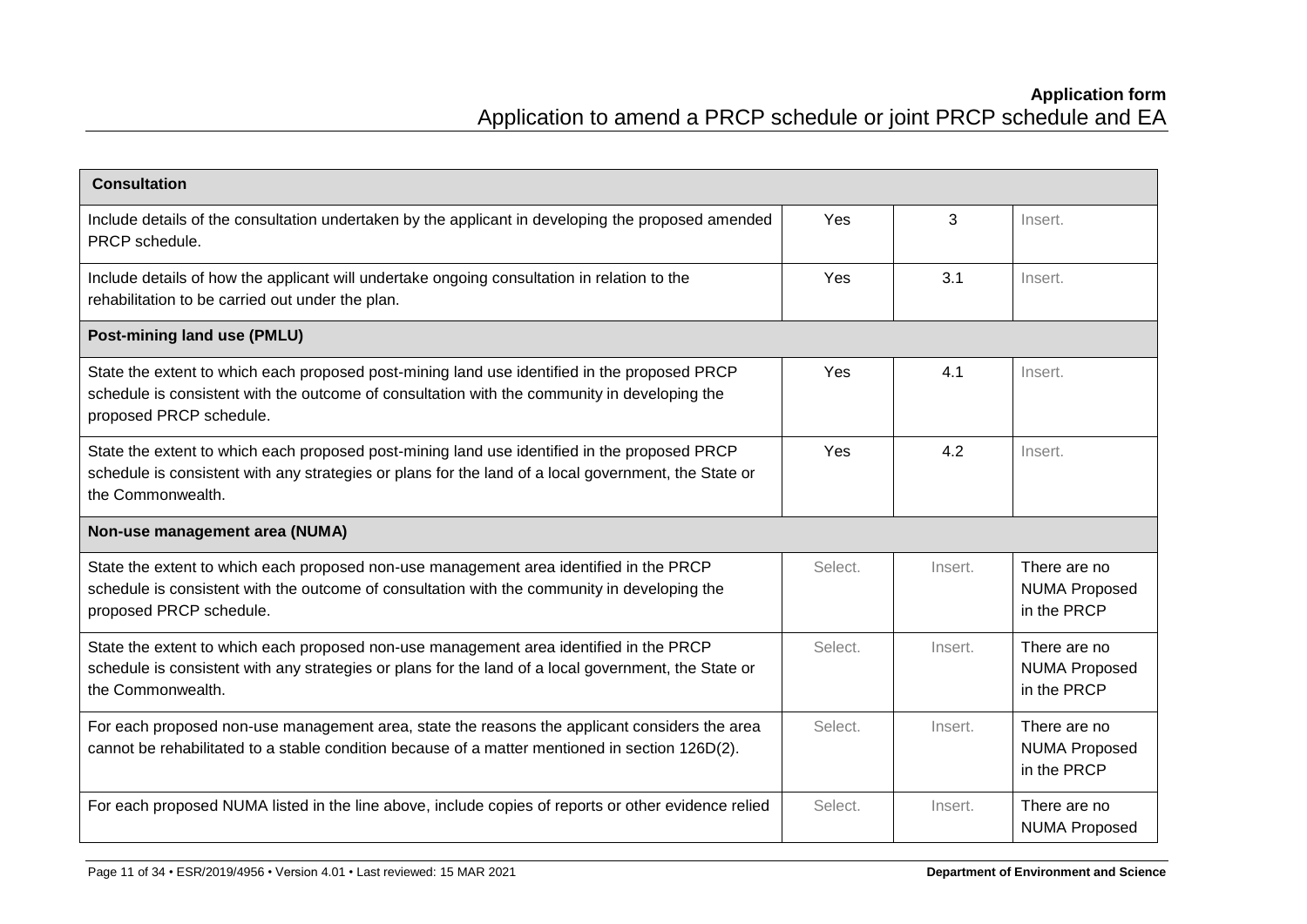| on by the applicant for each proposed non-use management area.                                                                                                                                                                  |           |          | in the PRCP                                         |  |
|---------------------------------------------------------------------------------------------------------------------------------------------------------------------------------------------------------------------------------|-----------|----------|-----------------------------------------------------|--|
| Rehabilitation and management methodology                                                                                                                                                                                       |           |          |                                                     |  |
| Note: Section 3.5 of the Guideline - Progressive Rehabilitation and Closure Plans (ESR/2019/4964) outlines the range of information that must be included as appendices<br>to the rehabilitation planning part of the PRC plan. |           |          |                                                     |  |
| For each proposed post-mining land use, state the proposed methods or techniques for<br>rehabilitating the land to a stable condition in a way that supports the rehabilitation milestones<br>under the proposed PRCP schedule. | Yes       | 6        | Insert.                                             |  |
| For each proposed non-use management area, state the proposed methodology for achieving best<br>practice management of the area to support the management milestones under the proposed<br>PRCP schedule for the area.          | <b>NA</b> | Insert.  | There are no<br><b>NUMA Proposed</b><br>in the PRCP |  |
| <b>Risk assessment</b>                                                                                                                                                                                                          |           |          |                                                     |  |
| Identify the risks of a stable condition for land described as a post-mining land use not being<br>achieved, and how the applicant intends to manage or minimise the risks.                                                     | Yes       | 8        | Insert.                                             |  |
| <b>PRCP Guideline</b>                                                                                                                                                                                                           |           |          |                                                     |  |
| Include any other information prescribed by the administering authority in the Guideline -<br>Progressive Rehabilitation and Closure Plans (ESR/2019/4964).                                                                     | Yes       | $1 - 10$ | Insert.                                             |  |
| <b>Other information</b>                                                                                                                                                                                                        |           |          |                                                     |  |
| Include the other information the administering authority reasonably considers necessary to decide<br>whether to approve the proposed PRCP schedule amendment.                                                                  | Yes       | $1 - 10$ | Insert.                                             |  |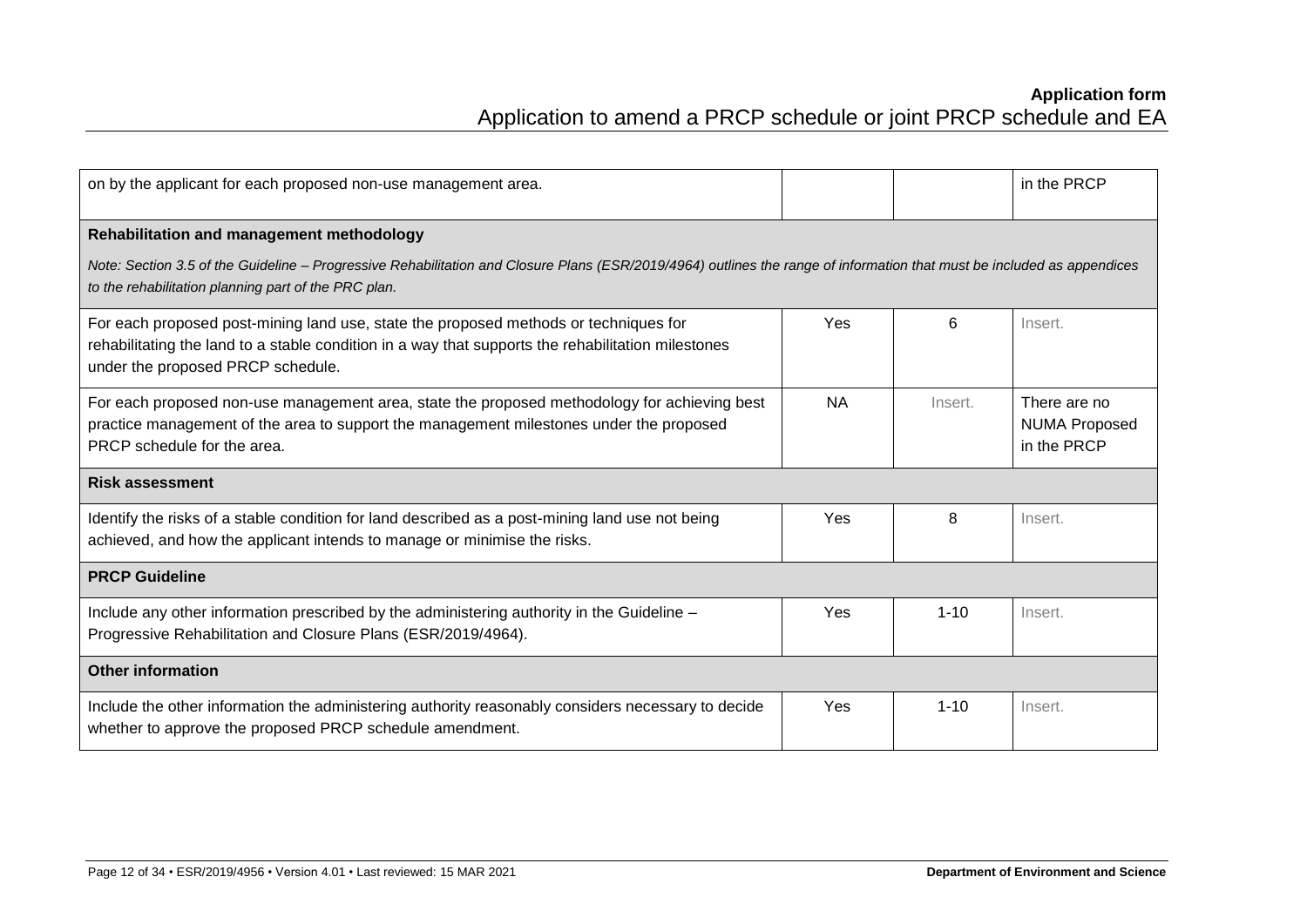## **Part 2**—**EA amendment information**

Part 2 only applies if your application is for a joint PRCP schedule and EA amendment, you must complete all sections in this part. If you are applying for a PRCP schedule amendment only, do not complete Part 2.

| Section 15 – Type of application                                                       |                                                                                                                                                         |
|----------------------------------------------------------------------------------------|---------------------------------------------------------------------------------------------------------------------------------------------------------|
| Does this application relate to a joint PRCP schedule<br>and EA amendment application? | $\Box$ No – Part 2 does not apply to you, do not complete<br>the sections in this part.<br>$\boxtimes$ Yes – Complete all of the sections in this part. |

| Section 16 - Checklist questions                                                                                                                                                                                                                                                                                                                                            |                           |  |  |
|-----------------------------------------------------------------------------------------------------------------------------------------------------------------------------------------------------------------------------------------------------------------------------------------------------------------------------------------------------------------------------|---------------------------|--|--|
| Is the amendment to correct a clerical or formal error?                                                                                                                                                                                                                                                                                                                     | $\Box$ Yes $\boxtimes$ No |  |  |
| If yes, you cannot use this form. This request should be made in writing directly to the administering authority (no fees apply).                                                                                                                                                                                                                                           |                           |  |  |
| Is the amendment to add an ERA to an amalgamated project authority and the proposed<br>activity does not form part of the single integrated operation conducted under the authority?                                                                                                                                                                                        | □ Yes ⊠ No                |  |  |
| If yes, you cannot use this form. You will need to apply for a new environmental authority.                                                                                                                                                                                                                                                                                 |                           |  |  |
| Is the amendment to add an ERA to the authority and the addition of the activity would<br>mean that the environmental authority does not meet the definition of 'ERA project'?                                                                                                                                                                                              | $\Box$ Yes $\boxtimes$ No |  |  |
| If yes, you cannot use this form. You will need to apply for a new environmental authority.                                                                                                                                                                                                                                                                                 |                           |  |  |
| Is the amendment to remove or amend a condition requiring compliance with the eligibility<br>criteria, and is a result of changes to the activity?                                                                                                                                                                                                                          | $\Box$ Yes $\boxtimes$ No |  |  |
| If yes, you cannot use this form. Please make a site-specific application for a new environmental authority. Note: If the required<br>amendment to the eligibility criteria condition is a result of factors beyond your control such as residential encroachment, rather than a<br>change to the activity, you can use this form. The amendment will be a major amendment. |                           |  |  |
| Is the amendment to amalgamate two or more environmental authorities?                                                                                                                                                                                                                                                                                                       | $\Box$ Yes $\boxtimes$ No |  |  |
| If yes, you cannot use this form. Please use either the form 'Application to amalgamate two or more environmental authorities into an<br>amalgamated corporate authority' (ESR/2015/1734).                                                                                                                                                                                  |                           |  |  |
| Is the amendment to amend estimated rehabilitation cost only?                                                                                                                                                                                                                                                                                                               | □ Yes ⊠ No                |  |  |
| If yes, you cannot use this form. Please use the form 'Application for a decision on the estimated rehabilitation cost' (ESR/2018/4426).                                                                                                                                                                                                                                    |                           |  |  |
| Is the proposed amendment to add a prescribed ERA, other than an ancillary activity, to an<br>environmental authority for a resource project?                                                                                                                                                                                                                               | $\Box$ Yes $\boxtimes$ No |  |  |
| If yes, you cannot use this form. You can apply using the standard, variation or site-specific application forms.                                                                                                                                                                                                                                                           |                           |  |  |
| Is the amendment for a partial surrender of an environmental authority for a mining activity?                                                                                                                                                                                                                                                                               | $\Box$ Yes $\boxtimes$ No |  |  |
| If yes, you cannot use this form. Please use the form 'Application for surrender or partial surrender of an environmental authority (resource<br>activity)' (ESR/2015/1751).                                                                                                                                                                                                |                           |  |  |
| <b>Section 17 - EA Amendment Options</b>                                                                                                                                                                                                                                                                                                                                    |                           |  |  |

Tick all that apply

I would like to amend  $\Box$  Activities – includes changes to threshold.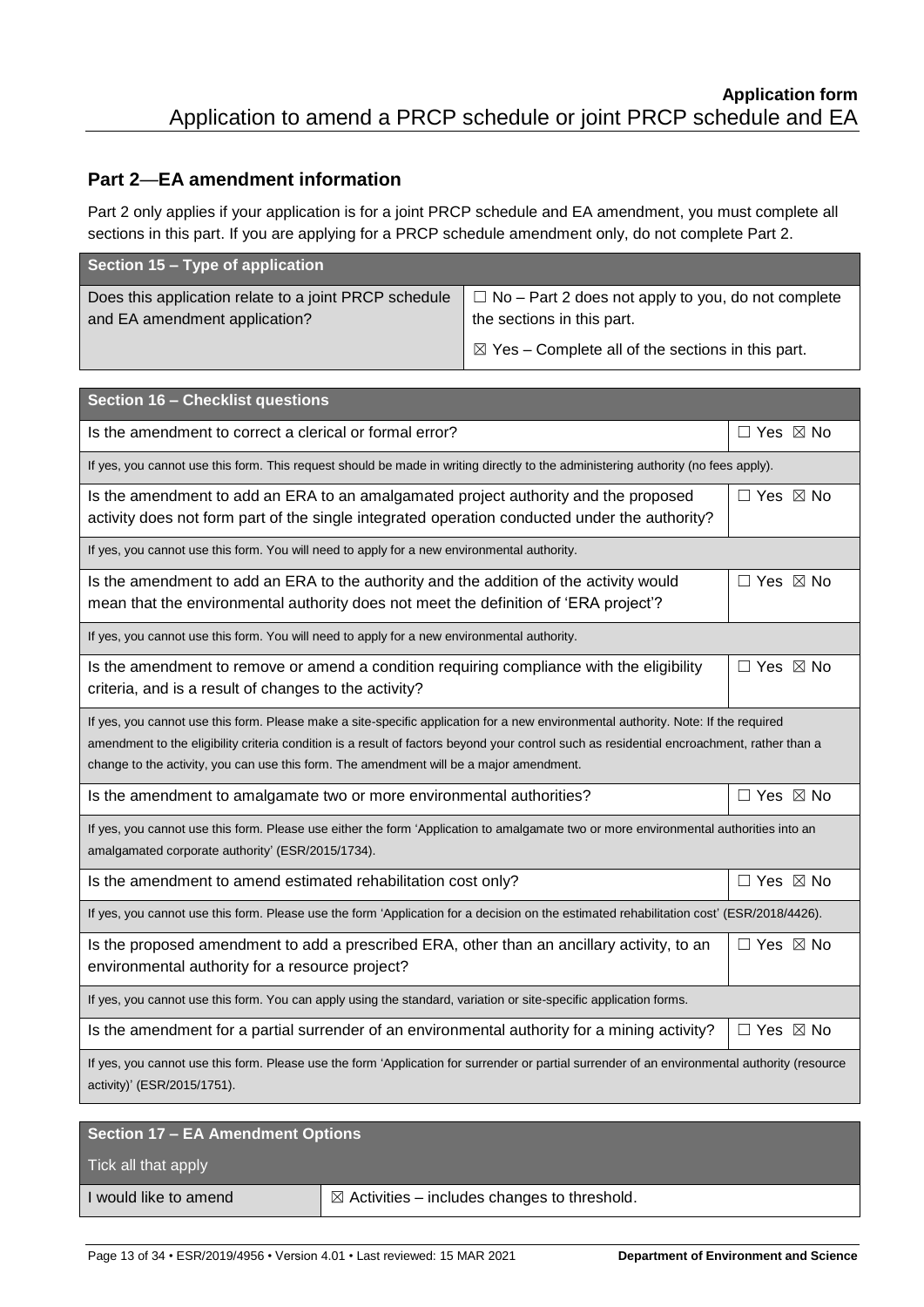|                                                                                                                                                                                                                                                                                                                                                                                                                    | environmental authority:             |             | $\Box$ Conditions – includes conversion to standard conditions and variations.                     |                                                  |                                                        |
|--------------------------------------------------------------------------------------------------------------------------------------------------------------------------------------------------------------------------------------------------------------------------------------------------------------------------------------------------------------------------------------------------------------------|--------------------------------------|-------------|----------------------------------------------------------------------------------------------------|--------------------------------------------------|--------------------------------------------------------|
|                                                                                                                                                                                                                                                                                                                                                                                                                    |                                      |             | $\Box$ Locations – removal/addition or activity locations.                                         |                                                  |                                                        |
|                                                                                                                                                                                                                                                                                                                                                                                                                    | <b>Section 18 - Amend Activities</b> |             |                                                                                                    |                                                  |                                                        |
|                                                                                                                                                                                                                                                                                                                                                                                                                    |                                      |             | Do you wish to amend activities under the EA, including changes to                                 | $\Box$ No – Go to next section.                  |                                                        |
| threshold(s)?                                                                                                                                                                                                                                                                                                                                                                                                      |                                      |             |                                                                                                    |                                                  | $\boxtimes$ Yes - Provide details below.               |
|                                                                                                                                                                                                                                                                                                                                                                                                                    |                                      |             | Section 18.1 - Details of the ERA(s) to be removed.                                                |                                                  |                                                        |
| commenced.                                                                                                                                                                                                                                                                                                                                                                                                         |                                      |             | Provide a list of all the ERAs that are to be removed from the EA and identify whether the ERA has |                                                  |                                                        |
| <b>ERA</b><br>number                                                                                                                                                                                                                                                                                                                                                                                               | Threshold                            | Name of ERA |                                                                                                    |                                                  | Has the ERA<br>commenced?                              |
| Insert.                                                                                                                                                                                                                                                                                                                                                                                                            | Insert.                              | Insert.     |                                                                                                    |                                                  | $\Box$ Yes $\Box$ No                                   |
| Insert.                                                                                                                                                                                                                                                                                                                                                                                                            | Insert.                              | Insert.     |                                                                                                    |                                                  | $\Box$ Yes $\Box$ No                                   |
| Insert.                                                                                                                                                                                                                                                                                                                                                                                                            | Insert.                              | Insert.     |                                                                                                    |                                                  | $\Box$ Yes $\Box$ No                                   |
| Insert.                                                                                                                                                                                                                                                                                                                                                                                                            | Insert.                              | Insert.     |                                                                                                    | $\Box$ Yes $\Box$ No                             |                                                        |
| Insert.<br>Insert.<br>Insert.                                                                                                                                                                                                                                                                                                                                                                                      |                                      |             | $\Box$ Yes $\Box$ No                                                                               |                                                  |                                                        |
| ⊔                                                                                                                                                                                                                                                                                                                                                                                                                  |                                      |             | I HAVE ATTACHED DETAILS OF ADDITIONAL ERA(s) TO BE REMOVED.                                        |                                                  |                                                        |
| Section 18.2 - Details of the ERA(s) to be added.                                                                                                                                                                                                                                                                                                                                                                  |                                      |             |                                                                                                    |                                                  |                                                        |
| Provide details of which ERA(s) you wish to add. If the ERA has eligibility criteria and standard conditions,<br>identify whether you can comply with them. Select "N/A" where there are no eligibility criteria and standard<br>conditions for that ERA. If you cannot comply with all of the applicable standard conditions, select "No" and<br>attach details of the standard conditions you cannot comply with |                                      |             |                                                                                                    |                                                  |                                                        |
| <b>ERA</b><br>number                                                                                                                                                                                                                                                                                                                                                                                               | Threshold                            | Name of ERA |                                                                                                    | I can comply<br>with the<br>eligibility criteria | I can comply<br>with all the<br>standard<br>conditions |
| 31                                                                                                                                                                                                                                                                                                                                                                                                                 | 2(b)                                 |             | <b>Mineral Processing</b>                                                                          | □ Yes ⊠ N/A                                      | □ Yes ⊠ No                                             |
| Insert.                                                                                                                                                                                                                                                                                                                                                                                                            | Insert.                              | Insert.     |                                                                                                    | $\Box$ Yes $\Box$ N/A                            | $\Box$ Yes $\Box$ No                                   |
| Insert.                                                                                                                                                                                                                                                                                                                                                                                                            | Insert.                              | Insert.     |                                                                                                    | $\Box$ Yes $\Box$ N/A                            | $\Box$ Yes $\Box$ No                                   |
| Insert.                                                                                                                                                                                                                                                                                                                                                                                                            | Insert.                              | Insert.     |                                                                                                    | $\Box$ Yes $\Box$ N/A                            | $\Box$ Yes $\Box$ No                                   |
| Insert.                                                                                                                                                                                                                                                                                                                                                                                                            | Insert.                              | Insert.     |                                                                                                    | $\Box$ Yes $\Box$ N/A                            | $\Box$ Yes $\Box$ No                                   |
| Insert.                                                                                                                                                                                                                                                                                                                                                                                                            | Insert.                              | Insert.     |                                                                                                    | $\Box$ Yes $\Box$ N/A                            | $\Box$ Yes $\Box$ No                                   |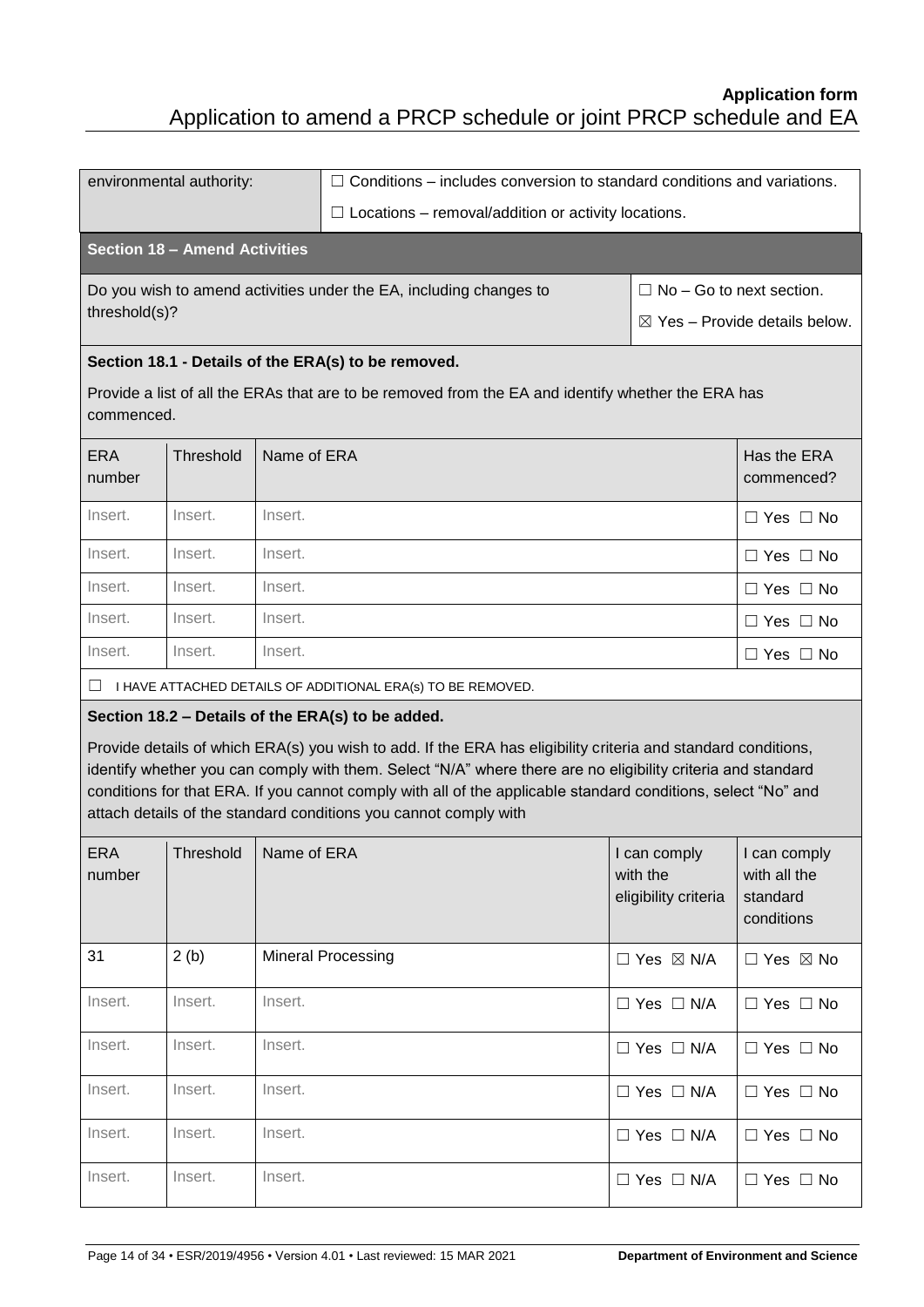| Insert.                                                                                                                                                                                                                                                                                  | Insert.                              | Insert.                                                                                                                                                                                                                                                                                               | $\Box$ Yes $\Box$ N/A                    | $\Box$ Yes $\Box$ No      |  |
|------------------------------------------------------------------------------------------------------------------------------------------------------------------------------------------------------------------------------------------------------------------------------------------|--------------------------------------|-------------------------------------------------------------------------------------------------------------------------------------------------------------------------------------------------------------------------------------------------------------------------------------------------------|------------------------------------------|---------------------------|--|
| ⊠                                                                                                                                                                                                                                                                                        |                                      | I HAVE ATTACHED DETAILS OF ADDITIONAL ERA(s) TO BE ADDED.                                                                                                                                                                                                                                             |                                          |                           |  |
| ப                                                                                                                                                                                                                                                                                        |                                      | I HAVE ATTACHED DETAILS OF THE STANDARD CONDITIONS THAT I CANNOT COMPLY WITH.                                                                                                                                                                                                                         |                                          |                           |  |
|                                                                                                                                                                                                                                                                                          |                                      | If you cannot comply with the eligibility criteria as a result of the proposed amendment, then an amendment to the relevant eligibility criteria<br>condition will also be required. The department will only approve an amendment of the eligibility criteria condition if it is a result of factors |                                          |                           |  |
|                                                                                                                                                                                                                                                                                          |                                      | Section 19 - Single Integrated Operation Confirmation                                                                                                                                                                                                                                                 |                                          |                           |  |
|                                                                                                                                                                                                                                                                                          |                                      | Will the activities be undertaken as a single integrated operation?                                                                                                                                                                                                                                   |                                          | $\boxtimes$ Yes $\Box$ No |  |
|                                                                                                                                                                                                                                                                                          |                                      | Single integrated operation occurs when all of the below criteria are met:                                                                                                                                                                                                                            |                                          |                           |  |
| manager;                                                                                                                                                                                                                                                                                 |                                      | (a) the activities are carried out under the day-to-day management of a single responsible individual, for example, a site or operations                                                                                                                                                              |                                          |                           |  |
|                                                                                                                                                                                                                                                                                          |                                      | (b) the activities are operationally interrelated;                                                                                                                                                                                                                                                    |                                          |                           |  |
|                                                                                                                                                                                                                                                                                          |                                      | the activities are, or will be, carried out at one or more places; and<br>(d) the places where the activities are carried out are separated by distances short enough to make feasible the integrated day-to-day                                                                                      |                                          |                           |  |
|                                                                                                                                                                                                                                                                                          | management of the activities.        |                                                                                                                                                                                                                                                                                                       |                                          |                           |  |
|                                                                                                                                                                                                                                                                                          | <b>Section 20 - Amend Conditions</b> |                                                                                                                                                                                                                                                                                                       |                                          |                           |  |
|                                                                                                                                                                                                                                                                                          |                                      | Do you wish to amend the condition(s) of the environmental authority?                                                                                                                                                                                                                                 | $\Box$ No – Go to next section.          |                           |  |
|                                                                                                                                                                                                                                                                                          |                                      |                                                                                                                                                                                                                                                                                                       | $\boxtimes$ Yes - Provide details below. |                           |  |
| Provide details of: (a) condition number(s); (b) proposed change; and (c) justification for the change.                                                                                                                                                                                  |                                      |                                                                                                                                                                                                                                                                                                       |                                          |                           |  |
| Refer to EA Amendment Supporting Information Document for additional information.                                                                                                                                                                                                        |                                      |                                                                                                                                                                                                                                                                                                       |                                          |                           |  |
|                                                                                                                                                                                                                                                                                          |                                      |                                                                                                                                                                                                                                                                                                       |                                          |                           |  |
|                                                                                                                                                                                                                                                                                          |                                      |                                                                                                                                                                                                                                                                                                       |                                          |                           |  |
|                                                                                                                                                                                                                                                                                          |                                      |                                                                                                                                                                                                                                                                                                       |                                          |                           |  |
|                                                                                                                                                                                                                                                                                          |                                      |                                                                                                                                                                                                                                                                                                       |                                          |                           |  |
|                                                                                                                                                                                                                                                                                          |                                      |                                                                                                                                                                                                                                                                                                       |                                          |                           |  |
|                                                                                                                                                                                                                                                                                          |                                      |                                                                                                                                                                                                                                                                                                       |                                          |                           |  |
|                                                                                                                                                                                                                                                                                          |                                      |                                                                                                                                                                                                                                                                                                       |                                          |                           |  |
|                                                                                                                                                                                                                                                                                          |                                      |                                                                                                                                                                                                                                                                                                       |                                          |                           |  |
|                                                                                                                                                                                                                                                                                          |                                      |                                                                                                                                                                                                                                                                                                       |                                          |                           |  |
| $\boxtimes$<br>I HAVE ATTACHED ADDITIONAL DETAILS FOR THIS SECTION.                                                                                                                                                                                                                      |                                      |                                                                                                                                                                                                                                                                                                       |                                          |                           |  |
| If the activities were assessed as part of a coordinated project declared under the State Development and Public Works Organisation Act<br>1971, you are only able to amend Coordinator General conditions if the Coordinator General's evaluation report for the project has lapsed. If |                                      |                                                                                                                                                                                                                                                                                                       |                                          |                           |  |
|                                                                                                                                                                                                                                                                                          |                                      |                                                                                                                                                                                                                                                                                                       |                                          |                           |  |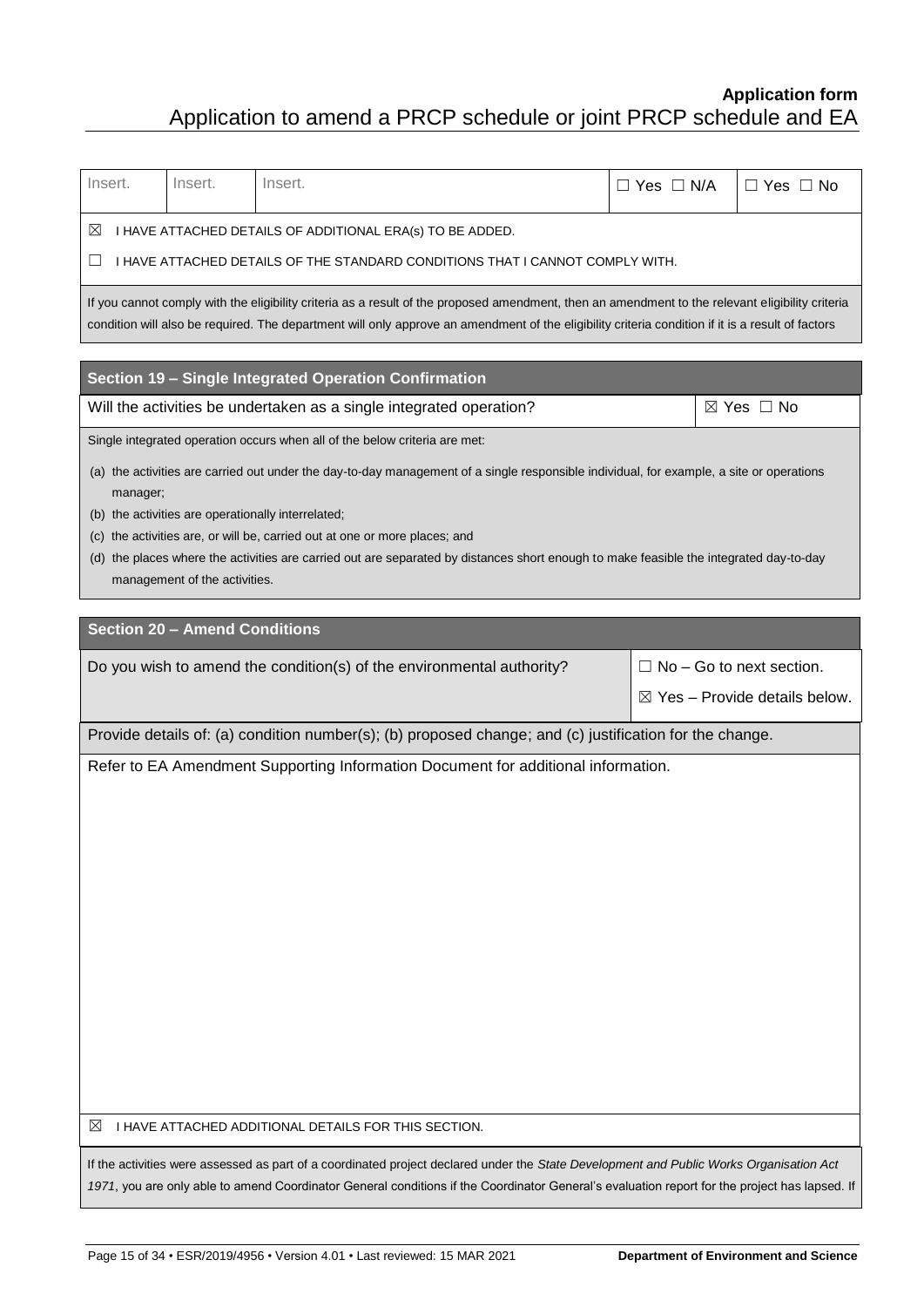you are unsure if the Coordinator General's evaluation report has lapsed, contact the Department of State Development for more information.

| Section 21- Amend location(s)                                                                                       |           |                                     |                                      |  |
|---------------------------------------------------------------------------------------------------------------------|-----------|-------------------------------------|--------------------------------------|--|
| Will the activity be conducted outside of the area currently designated in the<br>existing environmental authority? |           |                                     | $\boxtimes$ No – Go to next section. |  |
|                                                                                                                     |           | $\Box$ Yes - Provide details below. |                                      |  |
| ERA number and                                                                                                      | Tenure(s) |                                     | Add or                               |  |
| threshold                                                                                                           |           |                                     | remove                               |  |
| Insert.                                                                                                             | Insert.   |                                     | Select.                              |  |
| Insert.                                                                                                             | Insert.   |                                     | Select.                              |  |
| Insert.                                                                                                             | Insert.   |                                     | Select.                              |  |
| Insert.                                                                                                             | Insert.   |                                     | Select.                              |  |
| Insert.                                                                                                             | Insert.   |                                     | Select.                              |  |
| Insert.                                                                                                             | Insert.   |                                     | Select.                              |  |
| Insert.                                                                                                             | Insert.   |                                     | Select.                              |  |
| I HAVE ATTACHED DETAILS OF ADDITIONAL LOCATIONS FOR THIS SECTION.                                                   |           |                                     |                                      |  |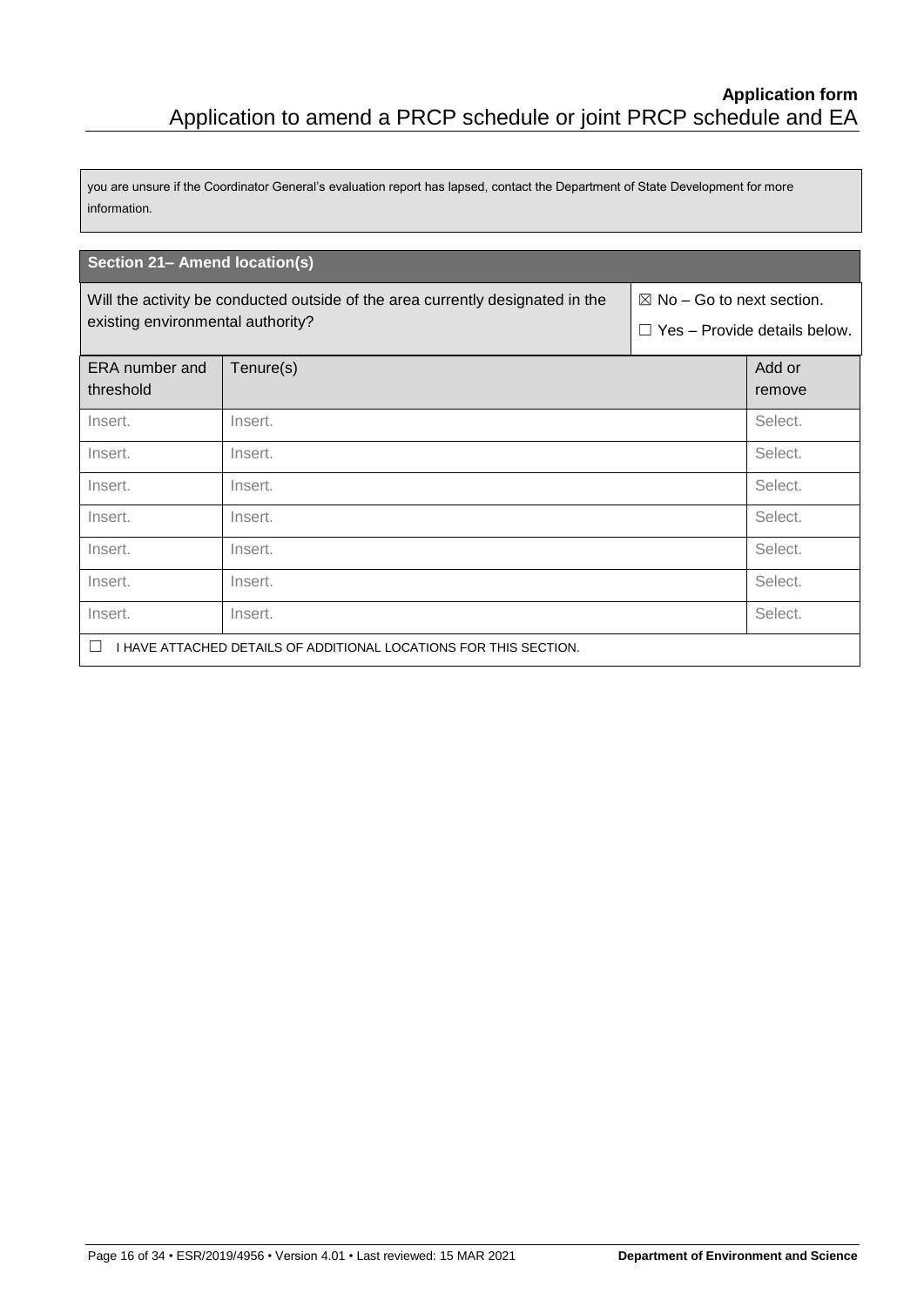| Section 22 - Compliance with any eligibility criteria                                                                                                                                                                                                                    |                                      |  |  |
|--------------------------------------------------------------------------------------------------------------------------------------------------------------------------------------------------------------------------------------------------------------------------|--------------------------------------|--|--|
| Are there any eligibility criteria for the activity(s)?                                                                                                                                                                                                                  | $\boxtimes$ No - Go to next section. |  |  |
|                                                                                                                                                                                                                                                                          | $\Box$ Yes - Provide details below.  |  |  |
| State whether each relevant activity will, if the amendment is made, comply with any eligibility criteria for the<br>activity.                                                                                                                                           |                                      |  |  |
| Insert.                                                                                                                                                                                                                                                                  |                                      |  |  |
| Include a declaration (below) that the above statement is correct                                                                                                                                                                                                        |                                      |  |  |
| I Insert.                                                                                                                                                                                                                                                                |                                      |  |  |
| (INSERT NAME, POSITON AND COMPANY NAME OF PERSON MAKING THE STATEMENT)                                                                                                                                                                                                   |                                      |  |  |
| . make the statement by or for the holder of the environmental authority;                                                                                                                                                                                                |                                      |  |  |
| • confirm that, to the best of my knowledge, all information provided as part of this statement, including<br>attachments, is true, correct and complete.                                                                                                                |                                      |  |  |
| • am aware that it is an offence under section 480 of the <i>Environmental Protection Act 1994</i> , to give the<br>administering authority information that I know is false or misleading in a material particular;                                                     |                                      |  |  |
| •am aware that under section 480A of the <i>Environmental Protection Act 1994</i> that, if I am required to<br>give a document to the administrating authority, it is an offence to give a document that contains<br>incomplete information in a material particular;    |                                      |  |  |
| • confirm that, to the best of my knowledge, this statement, including attachments, does not include false,<br>misleading or incomplete information;                                                                                                                     |                                      |  |  |
| • confirm that, to the best of my knowledge, I have not knowingly failed to reveal any relevant information or<br>document to the administering authority;                                                                                                               |                                      |  |  |
| • confirm that, to the best of my knowledge, all information provided in this statement, including<br>attachments, address the relevant matters and are factually correct;                                                                                               |                                      |  |  |
| • confirm that the opinions expressed in this statement, including attachments, are honestly and reasonably<br>held; and                                                                                                                                                 |                                      |  |  |
| •understand that all information supplied as part of this statement, including attachments, can be disclosed<br>publicly in accordance with the Right to Information Act 2009 and the Evidence Act 1977.                                                                 |                                      |  |  |
| SIGNATURE                                                                                                                                                                                                                                                                | DATE                                 |  |  |
|                                                                                                                                                                                                                                                                          | Click or tap to enter a date.        |  |  |
| Only a person with appropriate environmental expertise and/or experience in planning and executing site operations should sign this<br>statement. This person may be the environmental authority holder, a full time employee of the environmental authority holder or a |                                      |  |  |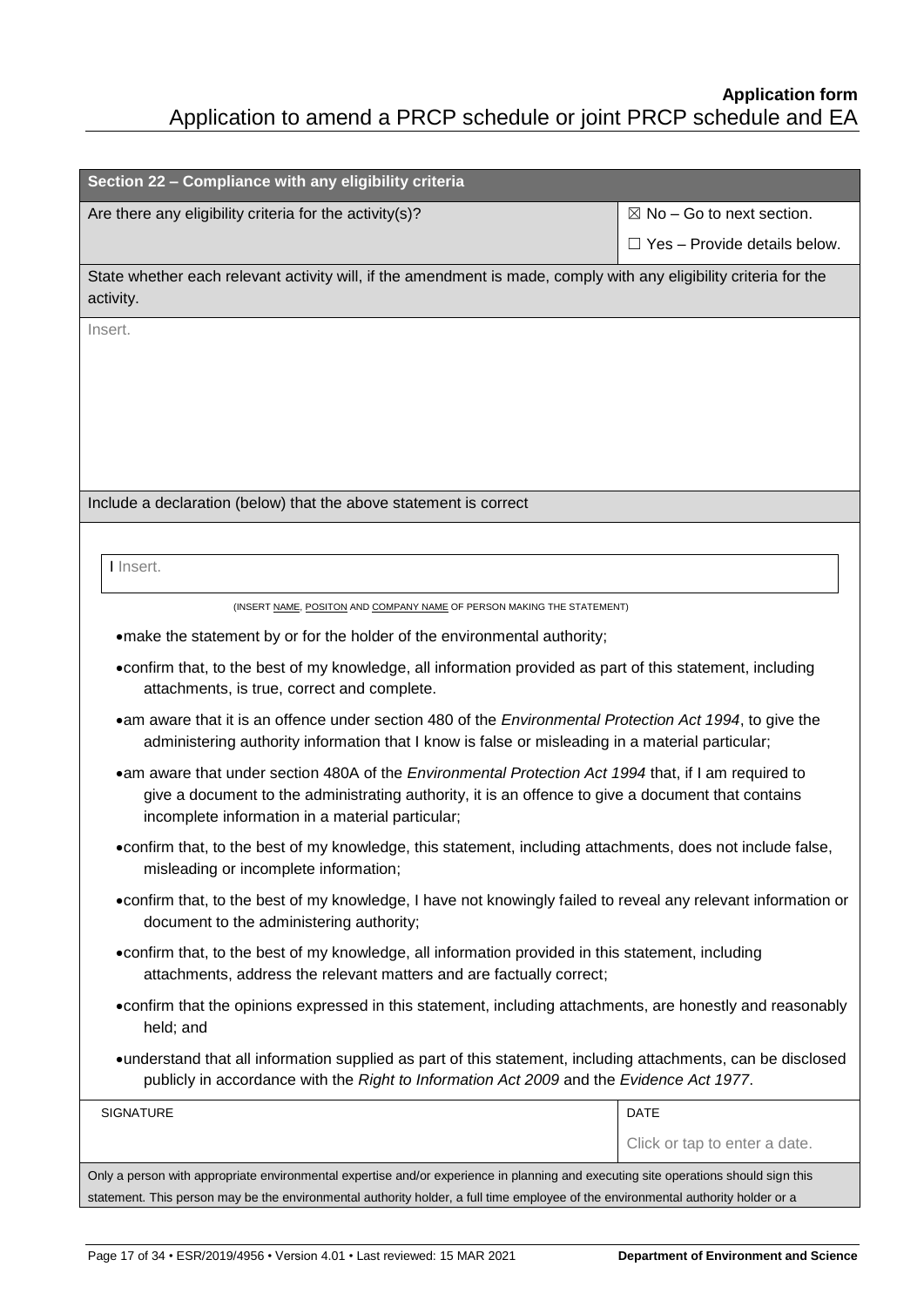consultant to the environmental authority holder.

#### **Section 23 – Environmental Offsets**

Will the ERA(s) being applied for cause, or be likely to cause, a significant residual impact to a prescribed environmental matter (other than a matter of local environmental significance)?

 $\Box$  No – Go to next section.

 $\boxtimes$  Yes – Provide details below.

 $\boxtimes$  Yes - Attach supporting information that:

- details the magnitude and duration of the likely significant residual impact on each prescribed environmental matter (other than matters of local environmental significance) for the entire activity;
- demonstrates that all reasonable measures to avoid and minimise impacts on each of those matters will be undertaken;
- includes a notice of election, if it has not already been submitted; and
- if the activity is to be staged, details of how the activity is proposed to be staged.

An environmental offset may be required for an ERA where despite all reasonable measures to avoid and minimise impacts on certain environmental matters, there is still likely to be a significant residual impact on one or more of those matters. You must verify the presence, whether temporary or permanent, of those environmental matters. For more information refer to the State Significant Impact Guideline at the Queensland Government website, at[: www.qld.gov.au/environment/pollution/management/offsets/index.html.](http://www.qld.gov.au/environment/pollution/management/offsets/index.html)

| Section 24 - Regional Interest Areas                                                                           |                                           |  |  |
|----------------------------------------------------------------------------------------------------------------|-------------------------------------------|--|--|
| Is the activity a resource activity located anywhere within an area of                                         | $\boxtimes$ No – Go to next section.      |  |  |
| regional interest?                                                                                             | l Yes – Provide details below.<br>$\perp$ |  |  |
| If yes - Which area of regional interest, has or will require a regional interest development approval (RIDA)? |                                           |  |  |
| $\Box$ Priority agricultural areas (PAAs)                                                                      |                                           |  |  |
| $\Box$ Priority living areas (PLAs)                                                                            |                                           |  |  |
| $\Box$ Strategic environmental areas (SEAs)                                                                    |                                           |  |  |
| $\Box$ Strategic cropping area (SCA)                                                                           |                                           |  |  |
| No RIDA required, I am an exempt activity.                                                                     |                                           |  |  |

If you have applied or been approved for a RIDA, provide the application reference: Insert.

A regional interests development approval (RIDA) is required when a resource activity is proposed in an area of regional interest under the *Regional Planning Interests Act 2014*. Further information, including application forms, can be found on the Department of State Development, Infrastructure, Local Government and Planning website at [www.statedevelopment.qld.gov.au.](https://www.statedevelopment.qld.gov.au/)

| Section 25 - Matters of National Environmental Significance                                                                                                                        |                                                                             |  |  |
|------------------------------------------------------------------------------------------------------------------------------------------------------------------------------------|-----------------------------------------------------------------------------|--|--|
| Would the carrying out of the proposed ERA, or where relevant the ERA<br>project, be likely to have a significant impact on any matters of national<br>environmental significance? | $\Box$ No – Go to next section.<br>$\boxtimes$ Yes – Provide details below. |  |  |
| Has the proposal been referred to the Federal Government Environment                                                                                                               | $\boxtimes$ No – Go to next section.                                        |  |  |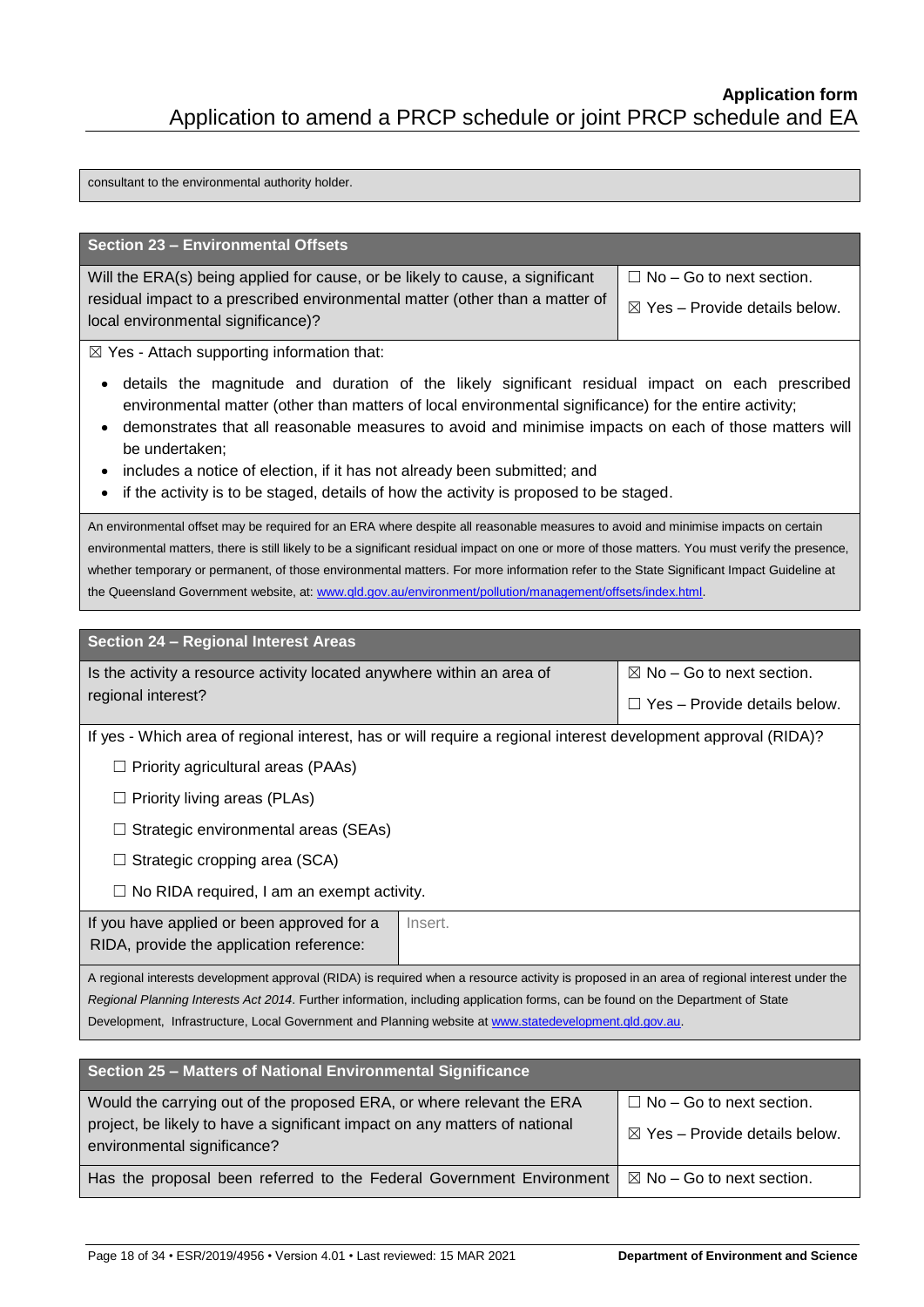| Minister or a delegate for formal assessment and approval?                                                                                                                | $\Box$ Yes – Provide details below.                                    |  |  |  |
|---------------------------------------------------------------------------------------------------------------------------------------------------------------------------|------------------------------------------------------------------------|--|--|--|
| If Yes - Has an approval issued under the <i>Environmental Protection and</i><br>Biodiversity Conservation Act 1999 (EPBC Act) required an environmental                  | $\Box$ No – Go to next section.<br>$\Box$ Yes – Provide details below. |  |  |  |
| offset for the same, or substantially the same, impact and the same, or<br>substantially the same, matters of national environmental significance?                        |                                                                        |  |  |  |
| If Yes - Are there any matters of national environmental significance which                                                                                               | $\Box$ No – Go to next section.                                        |  |  |  |
| are assessed under the EPBC Act which are the same, or substantially the<br>same as any matters of national environmental significance, but that were                     | $\Box$ Yes – Provide details below.                                    |  |  |  |
| not conditioned in the approval?                                                                                                                                          |                                                                        |  |  |  |
| ⊠<br>I HAVE ATTACHED DETAILS OF MATTERS OF NATIONAL ENVIRONMENTAL SIGNIFICANCE.                                                                                           |                                                                        |  |  |  |
| I HAVE ATTACHED A COPY OF THE EPBC ACT APPROVAL.                                                                                                                          |                                                                        |  |  |  |
| There are currently nine matters of national environmental significance (MNES) which have been defined in the Environmental Protection                                    |                                                                        |  |  |  |
| and Biodiversity Conservation Act 1999 (Cth). To determine whether the proposed ERA(s) will have a significant impact on MNES and for                                     |                                                                        |  |  |  |
| referral requirements, please refer to the guidance provided by the Federal Government's Department of Environment on<br>www.australia.gov.au and www.environment.gov.au. |                                                                        |  |  |  |
|                                                                                                                                                                           |                                                                        |  |  |  |

## **Section 26 – ANZSIC Code**

| Provide the ANZSIC code for the resource activity.                                                                                                                          |                                                     |  |
|-----------------------------------------------------------------------------------------------------------------------------------------------------------------------------|-----------------------------------------------------|--|
| $\boxtimes$ 1101 Black coal mining                                                                                                                                          | 1313 Copper ore mining                              |  |
| 1102 Brown Coal Mining<br>ш                                                                                                                                                 | 1314 Gold ore mining                                |  |
| 1311 Iron ore mining<br>$\Box$                                                                                                                                              | 1315 Mineral sand mining                            |  |
| 1312 Bauxite mining<br>⊔                                                                                                                                                    | 1316 Nickel ore mining                              |  |
| 1317 Silver-lead-zinc ore mining<br>ш                                                                                                                                       | 1319 Metal ore mining (other metallic mineral ores) |  |
| 1200 Oil and gas extraction<br>ப                                                                                                                                            |                                                     |  |
| Other (provide details): Insert.<br>Ш                                                                                                                                       |                                                     |  |
| The Australian and New Zealand Industrial Classification (ANZSIC) is used by the Australian Bureau of Statistics. It is required to be<br>displayed in the public register. |                                                     |  |
|                                                                                                                                                                             |                                                     |  |
| Section 27 – Environmental Impact Statement                                                                                                                                 |                                                     |  |

| sootion Environmontal impact otatomont                                                              |                                      |  |
|-----------------------------------------------------------------------------------------------------|--------------------------------------|--|
| Has a decision been made that an EIS will be required for the proposed                              | No - Provide details below<br>⊠      |  |
| amendment activity?                                                                                 | Yes - Provide details below          |  |
| I HAVE ATTACHED THE DECISION.                                                                       |                                      |  |
| Has an environmental impact statement (EIS) process that includes the                               | $\boxtimes$ No – Go to next section. |  |
| proposed amendment been completed?                                                                  | l Yes – Provide details below.<br>П  |  |
| If yes - I have assessed the environmental risks of the proposed amendment and consider them to be: |                                      |  |
| The same as was assessed in the EIS.                                                                |                                      |  |
| Different to what was assessed in the EIS.<br>$\perp$                                               |                                      |  |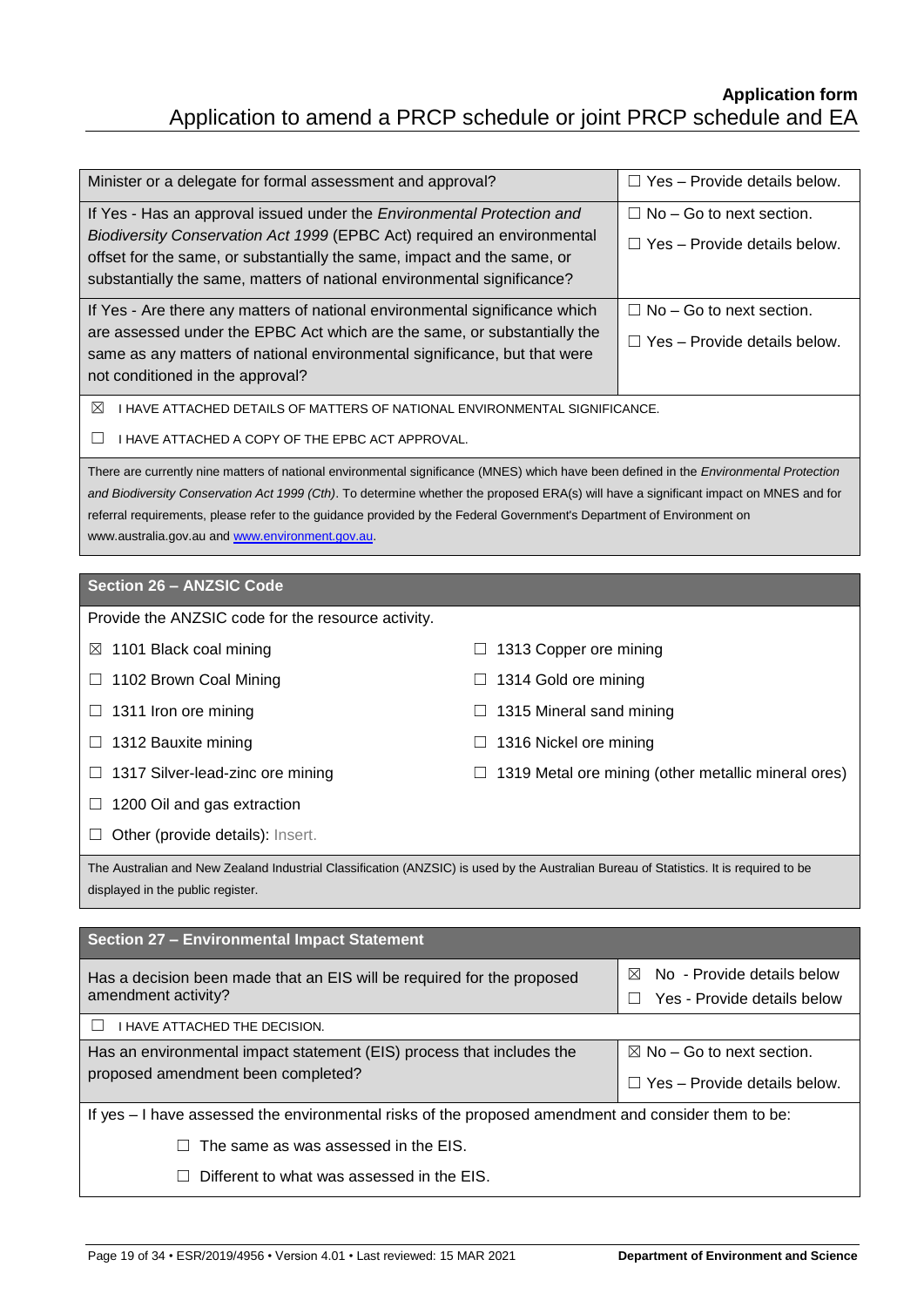$\Box$  I HAVE ATTACHED THE ASSESSMENT OF THE ENVIRONMENTAL RISKS OF THE PROPOSED AMENDMENT.

For further information refer to the guideline: Triggers for Environmental Impact Statements under the *Environmental Protection Act 1994* for mining, petroleum and gas activities. This guideline is available at [www.qld.gov.au,](http://www.qld.gov.au/) using the search term 'triggers for environmental impact statements'.

| Section 28 - Environmental Impact Statement Triggers                                                                                                                                                                                                                                                                                             |                                            |
|--------------------------------------------------------------------------------------------------------------------------------------------------------------------------------------------------------------------------------------------------------------------------------------------------------------------------------------------------|--------------------------------------------|
| Is the proposed ERA amendment for an increase in the annual extraction of more than 100% or 5<br>million tonnes per year (whichever is the lesser)?                                                                                                                                                                                              | $\Box$ Yes                                 |
| NOTE: Only answer this question if the current ERA project is for an existing mine extracting between 2-10 million tonnes per                                                                                                                                                                                                                    | $\boxtimes$ No                             |
| year of run of mine (ROM) ore or coal; otherwise select N/A.                                                                                                                                                                                                                                                                                     | $\Box$ N/A                                 |
| Is the proposed ERA amendment for an increase in annual extraction of more than 10% or 10 million<br>tonnes per year (whichever is the lesser)?<br>NOTE: Only answer this question if the current ERA project is for an existing mine extracting over 10 million tonnes per year<br>of ROM ore or coal; otherwise select N/A.                    | $\Box$ Yes<br>$\boxtimes$ No<br>$\Box$ N/A |
| Is the proposed ERA amendment for an increase in annual extraction of greater than 25%?                                                                                                                                                                                                                                                          | $\Box$ Yes                                 |
| NOTE: Only answer this question if the current ERA project is for an existing mine extracting over 20 million tonnes per year                                                                                                                                                                                                                    | $\boxtimes$ No                             |
| of ROM ore or coal extraction; otherwise select N/A.                                                                                                                                                                                                                                                                                             | $\Box$ N/A                                 |
| Is the proposed ERA amendment for a mining activity that will extend into a Category A or B                                                                                                                                                                                                                                                      | $\Box$ Yes                                 |
| environmentally sensitive area, unless previously authorised by the state?                                                                                                                                                                                                                                                                       | $\boxtimes$ No                             |
| NOTE: Only answer this question if the activity is a mining activity; otherwise select N/A.                                                                                                                                                                                                                                                      | $\Box$ N/A                                 |
| Is the proposed ERA amendment for a mining activity that would involve a substantial change in<br>mining operations?<br>For example: from underground to open cut, or (for underground mining) a change in operations that currently causes little<br>subsidence but with the proposed ERA amendment, is likely to cause substantial subsidence? | $\Box$ Yes<br>$\boxtimes$ No<br>$\Box$ N/A |
| Is the proposed ERA amendment for a mining activity and a novel or unproven resource extraction                                                                                                                                                                                                                                                  | $\Box$ Yes                                 |
| process, technology or activity, is being proposed?                                                                                                                                                                                                                                                                                              | $\boxtimes$ No                             |
| NOTE: Only answer this question if the activity is a mining activity; otherwise select N/A.                                                                                                                                                                                                                                                      | $\Box$ N/A                                 |

#### **Section 29 – Waste**

Attach a document that provides details of the proposed measures for minimising and managing waste generated by any amendment(s) to the relevant activity.

 $\boxtimes$  I have attached a document that provides the required information; or

 $\Box$  If waste is to be managed according to an existing waste management plan, provide the name of the plan and the relevant page or section numbers below:

Insert.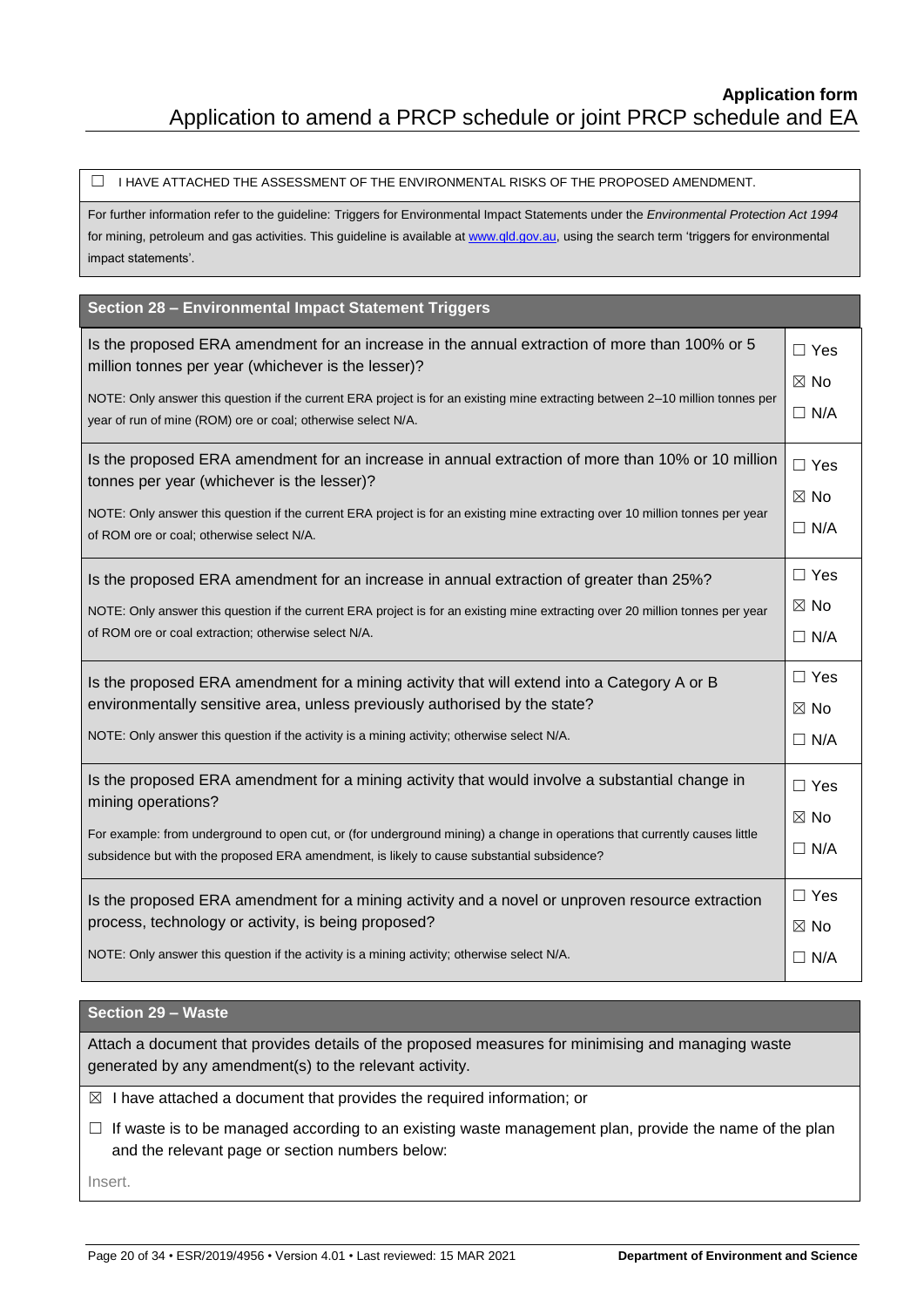| Section 30 - Underground water rights                                                                                                                                                                                          |                                          |  |
|--------------------------------------------------------------------------------------------------------------------------------------------------------------------------------------------------------------------------------|------------------------------------------|--|
| Does the proposed amendment involve changes to the exercise of                                                                                                                                                                 | $\boxtimes$ No – Go to next section.     |  |
| underground water rights?                                                                                                                                                                                                      | $\Box$ Yes - Provide details below.      |  |
| I have attached a document that details:<br>ш                                                                                                                                                                                  |                                          |  |
| The areas in which underground water rights are proposed to be exercised;<br>a)                                                                                                                                                |                                          |  |
| For each aquifer affected, or likely to be affected, by the exercise of underground water rights:<br>b)                                                                                                                        |                                          |  |
| a. a description of the aquifer;                                                                                                                                                                                               |                                          |  |
| b. an analysis of the movement of underground water to and from the aquifer, including how the aquifer<br>interacts with other aquifers and surface water and                                                                  |                                          |  |
| c. a description of the area of the aquifer where the water level is predicted to decline because of the<br>exercise of underground water rights; and.                                                                         |                                          |  |
| d. the predicted quantities of water to be taken or interfered with because of the exercise of underground<br>water rights during the period in which resource activities are carried out.                                     |                                          |  |
| c) The environmental values that will, or may, be affected by the exercise of underground water rights and the<br>nature and extent of the impacts on the environmental values;                                                |                                          |  |
| d) Any impacts on the quality of groundwater that will, or may happen because of the exercise of underground<br>water rights during or after the period in which resource activities are carried out; and                      |                                          |  |
| e) Strategies for avoiding, mitigating or managing the predicted impacts on the environmental values of the<br>impacts on the quality of groundwater.                                                                          |                                          |  |
| For more information about exercising underground water rights or the associated requirements refer to the guideline 'Requirements for<br>site-specific and amendment applications - underground water rights' (ESR/2016/3275) |                                          |  |
|                                                                                                                                                                                                                                |                                          |  |
| Section 31 - Estimated Rehabilitation Cost (ERC)                                                                                                                                                                               |                                          |  |
| Do you currently have estimated rehabilitation cost funds held as part of the                                                                                                                                                  | $\Box$ No – Go to next section.          |  |
| approved environmental authority?                                                                                                                                                                                              | $\boxtimes$ Yes - Provide details below. |  |

☐ I will not need to change the estimated rehabilitation cost in relation to this amendment.

☒ I will be changing the estimated rehabilitation cost and have attached the form 'Application for a decision on the estimated rehabilitation cost' (ESR/2018/4425).

| Section 32 - Environmental Protection Orders or Site Management Plan |                                           |  |
|----------------------------------------------------------------------|-------------------------------------------|--|
| Is this land currently subject to an environmental protection order  | $\boxtimes$ No – Go to next section.      |  |
| (EPO) or a site management plan (SMP)?                               | $\Box$ Yes (EPO) - provide details below. |  |
|                                                                      | $\Box$ Yes (SMP) - provide details below. |  |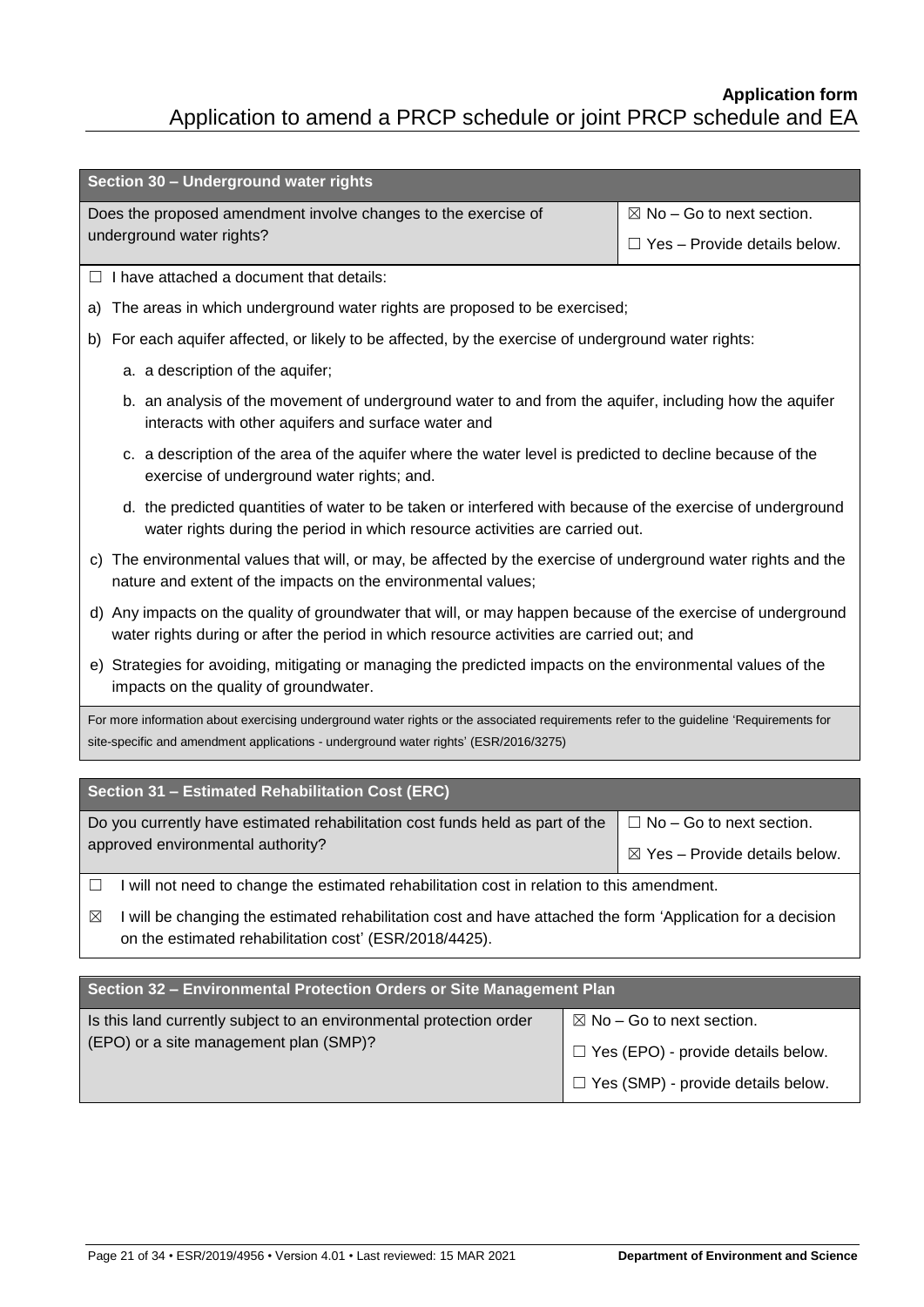| PROVIDE THE REFERENCE NUMBER AND BRIEF DETAILS INCLUDING: DESCRIPTION OF LAND; LOT AND PLAN NUMBERS; AND |                                          |
|----------------------------------------------------------------------------------------------------------|------------------------------------------|
| LOCAL GOVERNMENT AREA.                                                                                   |                                          |
| Insert.                                                                                                  |                                          |
|                                                                                                          |                                          |
|                                                                                                          |                                          |
|                                                                                                          |                                          |
|                                                                                                          |                                          |
|                                                                                                          |                                          |
|                                                                                                          |                                          |
|                                                                                                          |                                          |
|                                                                                                          |                                          |
|                                                                                                          |                                          |
|                                                                                                          |                                          |
|                                                                                                          |                                          |
|                                                                                                          |                                          |
|                                                                                                          |                                          |
|                                                                                                          |                                          |
|                                                                                                          |                                          |
|                                                                                                          |                                          |
| Section 33 - Environmental Management Register                                                           |                                          |
| Is any part of the land currently recorded in, or has previously been                                    | $\Box$ No - Go to next section.          |
| removed from, the environmental management register?                                                     | $\boxtimes$ Yes - Provide details below. |
| The land is currently in the environmental management register.<br>$\boxtimes$                           |                                          |
| The land has been removed from the environmental management register.<br>$\Box$                          |                                          |
| You must attach evidence (e.g. Notice) advising that the details have been removed.                      |                                          |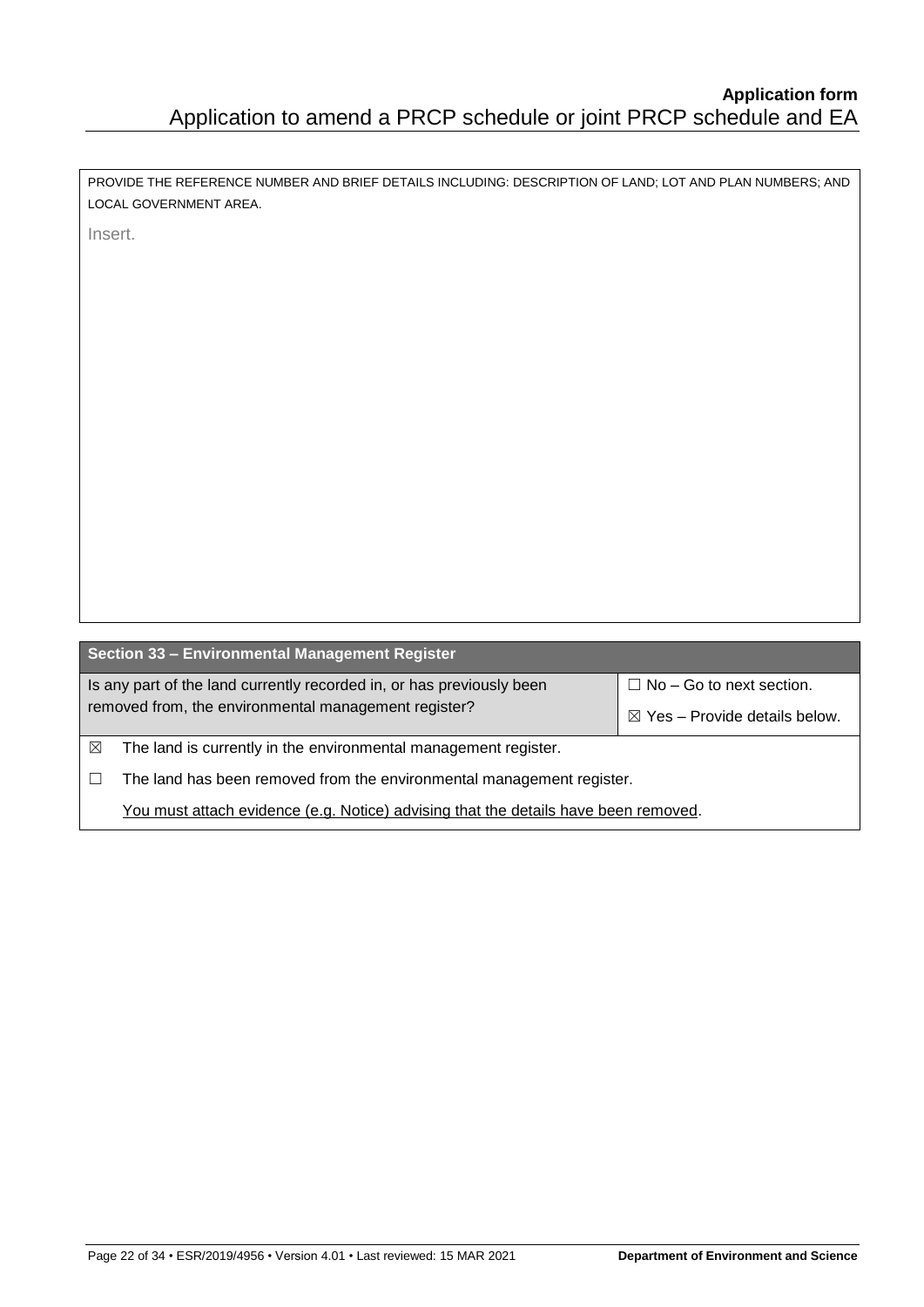## **Part 3—Declaration and payment of fees**

All sections within Part 3 Declaration and payment of fees must be completed, regardless of the amendment application type.

| Section 34 - Payment of fees   |                                                                                                                                                                                                                                                                                                                                                                                                                                                                                                                                                                                                                                           |
|--------------------------------|-------------------------------------------------------------------------------------------------------------------------------------------------------------------------------------------------------------------------------------------------------------------------------------------------------------------------------------------------------------------------------------------------------------------------------------------------------------------------------------------------------------------------------------------------------------------------------------------------------------------------------------------|
| Application fee:               | \$346.60                                                                                                                                                                                                                                                                                                                                                                                                                                                                                                                                                                                                                                  |
| Cheque or money order payments |                                                                                                                                                                                                                                                                                                                                                                                                                                                                                                                                                                                                                                           |
| □<br>(attached).               | Payment by cheque or money order made payable to the Department of Environment and Science                                                                                                                                                                                                                                                                                                                                                                                                                                                                                                                                                |
|                                | Contact Permits and Licence Management on 1300 130 372 (Option 4) to discuss payment of application fee.                                                                                                                                                                                                                                                                                                                                                                                                                                                                                                                                  |
|                                | An application fee is payable at the time the application is made. Information on the fee can be located in the information sheet 'Fees for<br>permits for environmentally relevant activities (ERAs)' (ESR/2015/1721). Where the proposed amendment is determined by the<br>administering authority to be a major amendment, an assessment fee of 30% of the annual fee for the authority at the time of application, is<br>also payable. The assessment fee is payable once notification of the assessment level decision is issued. The assessment fee must be<br>paid before the assessment of the amendment application can proceed. |
|                                | The supplementary annual fee is payable where the amendment is approved and results in the aggregate environmental score (and hence<br>the annual fee) for the EA increasing. The supplementary annual fee is a pro-rata adjustment to the annual fee for the period from when                                                                                                                                                                                                                                                                                                                                                            |

the amended EA takes effect to the next anniversary day for the EA. This is payable within 20 business days after the approval date. The

**Section 35 – Declaration**

**Note:** If you have not told the truth in this application you may be prosecuted.

supplementary annual fee can be calculated using the 'Fee calculator' (ESR/2015/1731).

I declare that:

- I am the holder of the environmental authority, or authorised signatory for the holder of the environmental authority.
- The information I have provided is true and correct to the best of my knowledge.
- I understand that under section 480 of the EP Act that it is an offence to give the administering authority or an authorised person a document that contains information that I known, or ought reasonably know, to be false or misleading in a material particular.
- I understand that under section 480A of the EP Act that, if I am required to give a document to the administrating authority, it is an offence to give a document that contains incomplete information in a material particular.
- I understand that failure to provide sufficient information may result in the application being refused. I understand that an incomplete application may be invalid. Invalid applications will be returned without processing and will only be processed if resubmitted with all invalidating issues addressed.
- I understand that all information supplied on or with this application form may be disclosed publicly in accordance with the *Right to Information Act 2009* and the *Evidence Act 1977.*
- If the proposed amendment is made, the relevant activities will continue to comply with the ERA Standard (eligibility criteria and standard conditions) for all eligible ERAs, or where they cannot comply, I have indicated otherwise in my application and provided the required supporting information.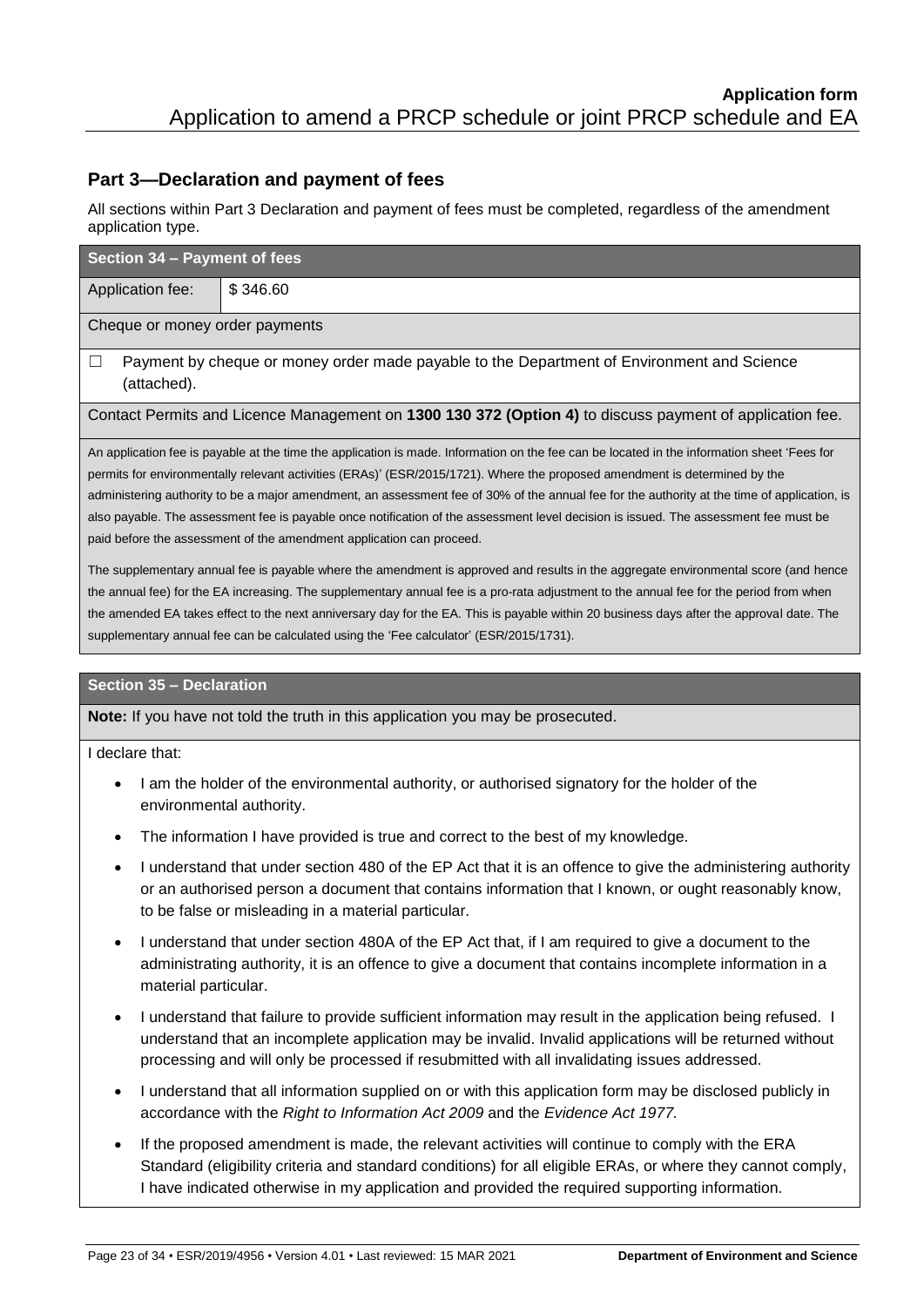| If the proposed amendment is made I will continue to comply with all conditions of my environmental<br>authority as well as any relevant provisions in the Environmental Protection Act 1994.                                                                                                                                                                                                                                                                           |                                                                                                           |         |             |
|-------------------------------------------------------------------------------------------------------------------------------------------------------------------------------------------------------------------------------------------------------------------------------------------------------------------------------------------------------------------------------------------------------------------------------------------------------------------------|-----------------------------------------------------------------------------------------------------------|---------|-------------|
| If the proposed amendment is made I will comply with all conditions and milestones of my PRCP<br>$\bullet$<br>schedule as well as any relevant provisions in the Environmental Protection Act 1994.                                                                                                                                                                                                                                                                     |                                                                                                           |         |             |
| I understand that I am responsible for managing the environmental impacts of these activities, and that<br>$\bullet$<br>approval of this application is not an endorsement by the administering authority of the effectiveness of<br>management practices proposed or implemented.                                                                                                                                                                                      |                                                                                                           |         |             |
| Where an agreement is in place between all holders of the environmental authority, one holder can sign on<br>behalf of the other joint holders. Please tick the checkbox below.                                                                                                                                                                                                                                                                                         |                                                                                                           |         |             |
| Ø<br>I HAVE AUTHORITY TO SIGN THIS FORM ON BEHALF OF ALL THE JOINT HOLDERS OF THE ENVIRONMENTAL<br>AUTHORITY.                                                                                                                                                                                                                                                                                                                                                           |                                                                                                           |         |             |
| Applicant's signature                                                                                                                                                                                                                                                                                                                                                                                                                                                   |                                                                                                           |         |             |
| <b>APPLICANT'S NAME</b><br>Michael Callan                                                                                                                                                                                                                                                                                                                                                                                                                               | <b>POSITION</b><br>COMPANY /<br><b>ORGANISATION</b><br>Chief<br>Operating<br>Vitrinite Pty Ltd<br>Officer |         |             |
| <b>APPLICANT'S SIGNATURE</b><br><b>DATE</b><br>8/12/2021                                                                                                                                                                                                                                                                                                                                                                                                                |                                                                                                           |         |             |
| Joint holder(s) signature if applicable                                                                                                                                                                                                                                                                                                                                                                                                                                 |                                                                                                           |         |             |
| NAME, POSITION AND COMPANY NAME                                                                                                                                                                                                                                                                                                                                                                                                                                         | SIGNATURE<br><b>DATE</b>                                                                                  |         |             |
| Insert.                                                                                                                                                                                                                                                                                                                                                                                                                                                                 | Select.                                                                                                   |         |             |
| NAME, POSITION AND COMPANY NAME                                                                                                                                                                                                                                                                                                                                                                                                                                         | <b>SIGNATURE</b>                                                                                          |         | <b>DATE</b> |
| Insert.                                                                                                                                                                                                                                                                                                                                                                                                                                                                 |                                                                                                           | Select. |             |
| OR □<br>I HAVE ATTACHED A DOCUMENT THAT PROVIDES THE REQUIRED INFORMATION FOR ALL JOINT HOLDERS.                                                                                                                                                                                                                                                                                                                                                                        |                                                                                                           |         |             |
| Where the environmental authority holder is a company, this form must be signed by an authorised person for that company. Where there<br>is more than one holder of the environmental authority, this declaration is to be signed by all holders, unless there is an agreement<br>between all holders that one can sign on behalf of the other(s).<br>If you are signing on behalf of the environmental authority holder(s) you must provide a letter of authorisation. |                                                                                                           |         |             |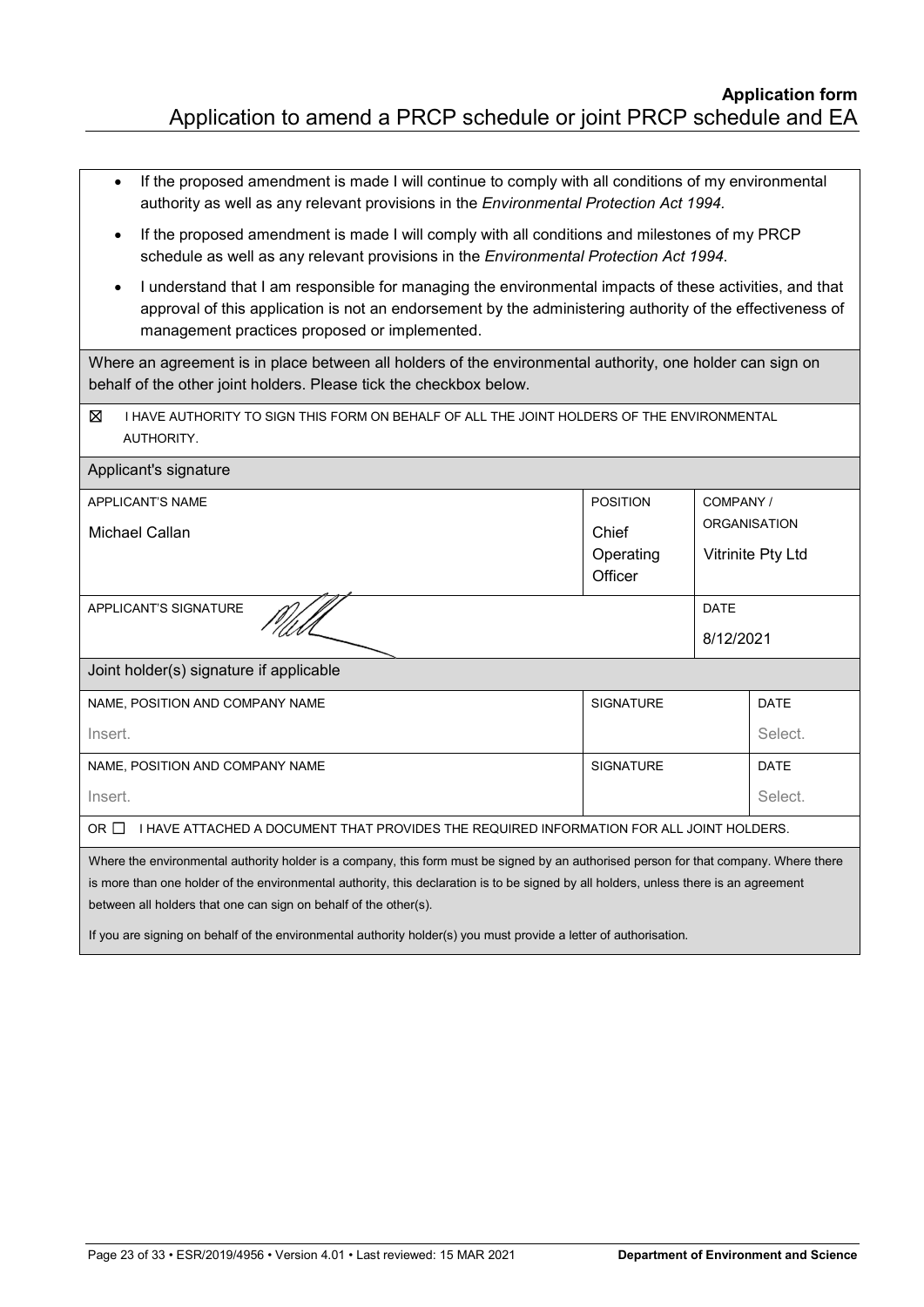# **Submission and definitions**

| <b>Submission</b> |                                                                                                                                                                                                                            |
|-------------------|----------------------------------------------------------------------------------------------------------------------------------------------------------------------------------------------------------------------------|
|                   | Please submit your completed application to:                                                                                                                                                                               |
| Post              | Permit and Licence Management                                                                                                                                                                                              |
|                   | Department of Environment and Science                                                                                                                                                                                      |
|                   | GPO Box 2454                                                                                                                                                                                                               |
|                   | BRISBANE QLD 4001                                                                                                                                                                                                          |
|                   |                                                                                                                                                                                                                            |
| <b>Enquiries</b>  | Website: www.business.gld.gov.au                                                                                                                                                                                           |
|                   | Phone: 1300 130 372 (Option 4)                                                                                                                                                                                             |
|                   | <b>Business Centre, Coal</b>                                                                                                                                                                                               |
|                   | Email: CRMining@des.qld.gov.au                                                                                                                                                                                             |
|                   | <b>Business Centre, Minerals</b>                                                                                                                                                                                           |
|                   | Email: ESCairns@des.qld.gov.au                                                                                                                                                                                             |
|                   | The latest version of this publication and other publications referenced in this document can be found at www.qld.gov.au using the<br>relevant publication number (ESR/2019/4956 for this form) or title as a search term. |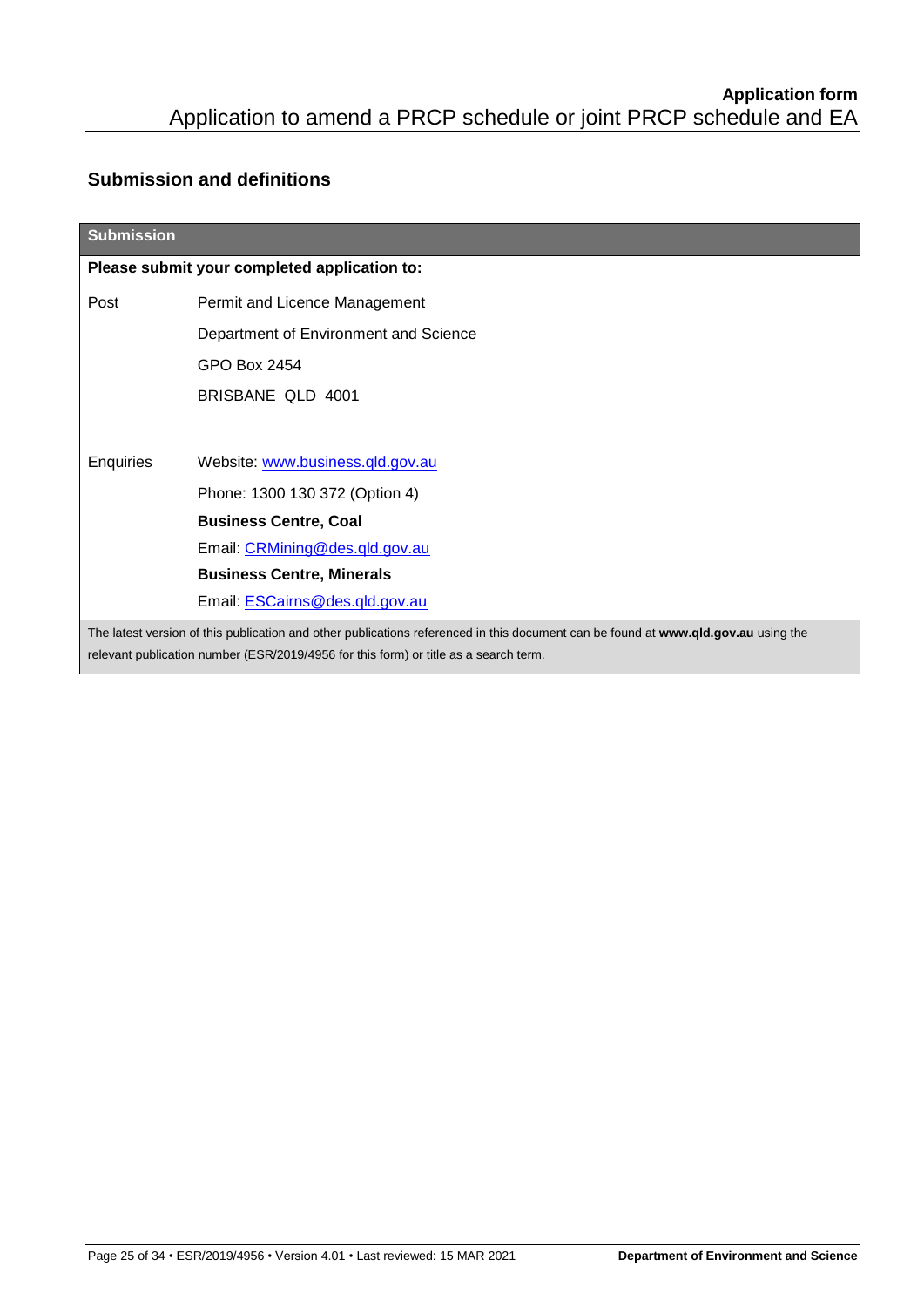| Definitions of terms used in this form                                                                                                   |                                                                                                                                                                                                                                                                                                                                                                                                                                                                                                                                                           |  |  |
|------------------------------------------------------------------------------------------------------------------------------------------|-----------------------------------------------------------------------------------------------------------------------------------------------------------------------------------------------------------------------------------------------------------------------------------------------------------------------------------------------------------------------------------------------------------------------------------------------------------------------------------------------------------------------------------------------------------|--|--|
| (Where there is inconsistency between the definition of terms used here and the terms used in the EP Act, the terms in the EP Act apply) |                                                                                                                                                                                                                                                                                                                                                                                                                                                                                                                                                           |  |  |
| Available for<br>improvement                                                                                                             | In relation to land in an improvement area, means land in the area is not being<br>mined, other than land to which any of the following applies-                                                                                                                                                                                                                                                                                                                                                                                                          |  |  |
|                                                                                                                                          | a) the land is being used for operating infrastructure or machinery for mining,<br>including, for example, a dam or water storage facility;<br>the land is identified in the PRCP schedule or the application for an<br>b)<br>environmental authority relating to the schedule as containing a probable or<br>proved ore reserve that is to be mined within 10 years after the land would<br>otherwise have become available for improvement;<br>the land is required for the mining of a probable or proved reserve<br>C)<br>mentioned in paragraph (b). |  |  |
| Available for                                                                                                                            | For a rehabilitation area, means land in the area is not being mined, unless-                                                                                                                                                                                                                                                                                                                                                                                                                                                                             |  |  |
| rehabilitation                                                                                                                           | the land is being used for operating infrastructure or machinery for mining,<br>a)<br>including, for example, a dam or water storage facility; or<br>the land is identified in the PRCP schedule or the application for an EA<br>b)<br>relating to the schedule as containing a probable or proved ore reserve,<br>under section 126D(6) of the EP Act, that is to be mined within 10 years<br>after the land would otherwise have become available for rehabilitation; or                                                                                |  |  |
|                                                                                                                                          | ba) the land is required for the mining of a probable or proved reserve<br>mentioned in paragraph (b); or                                                                                                                                                                                                                                                                                                                                                                                                                                                 |  |  |
|                                                                                                                                          | the land contains permanent infrastructure identified in the proposed PRCP<br>C)<br>schedule as remaining on the land for a post-mining land use.                                                                                                                                                                                                                                                                                                                                                                                                         |  |  |
| Eligibility criteria                                                                                                                     | For an environmentally relevant activity, means eligibility criteria that are in effect for<br>the activity under -                                                                                                                                                                                                                                                                                                                                                                                                                                       |  |  |
|                                                                                                                                          | (a) An ERA standard; or                                                                                                                                                                                                                                                                                                                                                                                                                                                                                                                                   |  |  |
|                                                                                                                                          | (b) A code of environmental compliance; or                                                                                                                                                                                                                                                                                                                                                                                                                                                                                                                |  |  |
|                                                                                                                                          | (c) A regulation in respect of a mining activity.                                                                                                                                                                                                                                                                                                                                                                                                                                                                                                         |  |  |
| Environmentally<br>relevant activity (ERA)                                                                                               | A resource activity or a prescribed ERA.                                                                                                                                                                                                                                                                                                                                                                                                                                                                                                                  |  |  |
| <b>ERA Project</b>                                                                                                                       | A prescribed ERA project or a resource project.                                                                                                                                                                                                                                                                                                                                                                                                                                                                                                           |  |  |
| <b>ERA Standard</b>                                                                                                                      | For an environmentally relevant activity, means the eligibility criteria and/ or the<br>standard conditions set by the administering authority.                                                                                                                                                                                                                                                                                                                                                                                                           |  |  |
| Improvement area                                                                                                                         | For a non-use management area, means an area of land in the non-use<br>management area to which a management milestone relates.                                                                                                                                                                                                                                                                                                                                                                                                                           |  |  |
| Land outcome<br>document                                                                                                                 | For land, means the following documents relating to the land-<br>an environmental authority for a resource activity on the land;<br>a)<br>a document made under a condition of an environmental authority<br>b)<br>mentioned in paragraph (a), if-<br>the document relates to the management of a void within the<br>i.<br>meaning of section 126D of the EP Act on the land, or the                                                                                                                                                                      |  |  |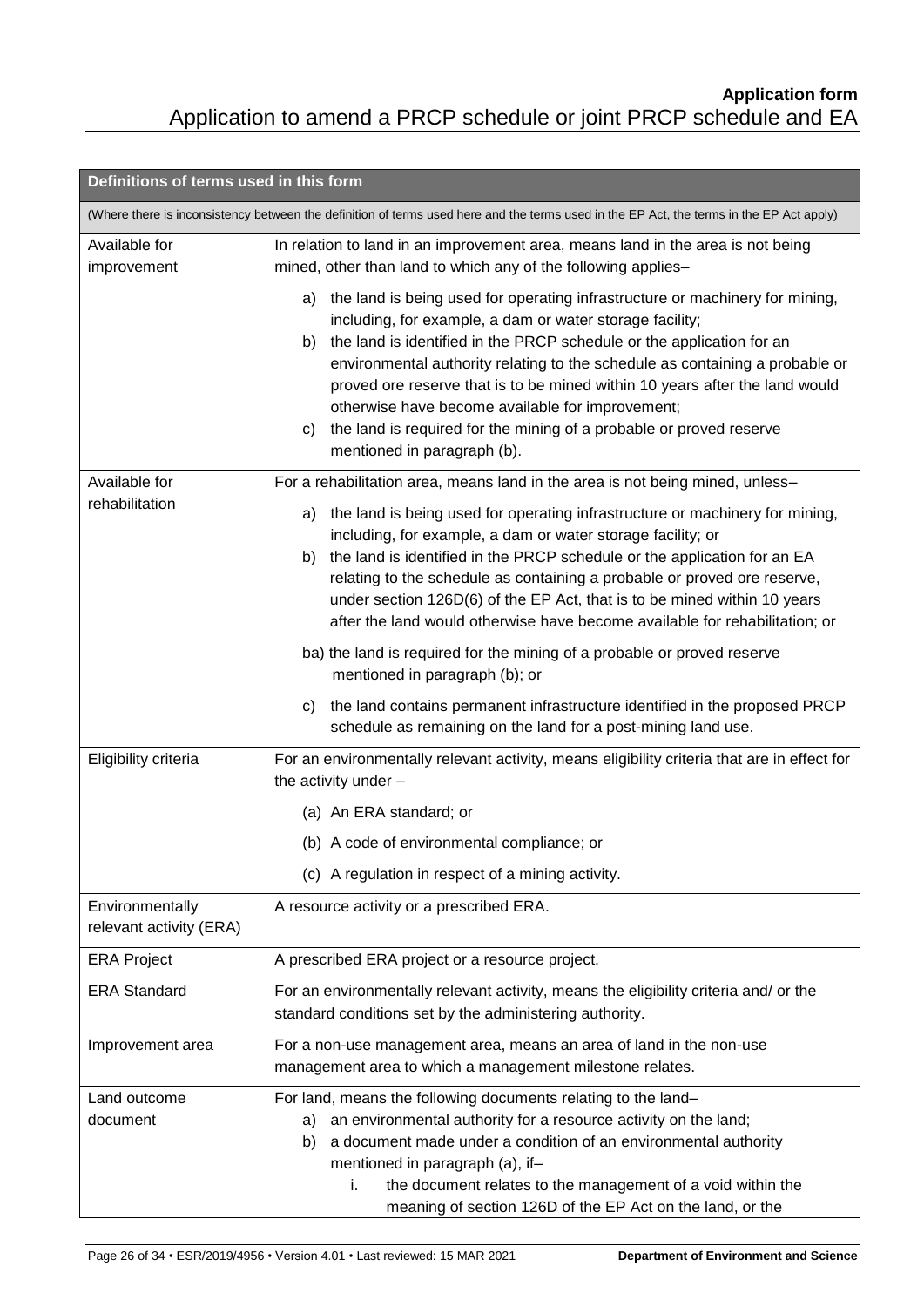|                      | rehabilitation of the land; and<br>ii.<br>the document was received by the administering authority before                                                                           |
|----------------------|-------------------------------------------------------------------------------------------------------------------------------------------------------------------------------------|
|                      | the assent date; and<br>iii.<br>the administering authority has not, within 20 business days after                                                                                  |
|                      | the assent date, given notice to the environmental authority holder<br>that the document is insufficient in a material particular relevant to a                                     |
|                      | matter mentioned in subparagraph (i); and<br>before the assent date, the document has not been superseded;<br>iv.                                                                   |
|                      | a document made under a condition of an environmental authority<br>C)                                                                                                               |
|                      | mentioned in paragraph (a), if-<br>the document relates to the management of a void within the<br>i.                                                                                |
|                      | meaning of section 126D of the EP Act on the land, or the<br>rehabilitation of the land; and                                                                                        |
|                      | ii.<br>the environmental authority requires the document to be given to                                                                                                             |
|                      | the administering authority on a stated day that is on or after the<br>assent date, or does not state a day when the document must be                                               |
|                      | given; and<br>iii.<br>the document is received by the administering authority within three<br>years after the assent date; and                                                      |
|                      | iv.<br>the administering authority does not, within 20 business days after                                                                                                          |
|                      | receiving the document, give the environmental authority holder a                                                                                                                   |
|                      | notice that the document is insufficient in a material particular<br>relevant to a matter in subparagraph (i);                                                                      |
|                      | a report evaluating an EIS under the State Development and Public Works<br>d)                                                                                                       |
|                      | Organisation Act 1971, section 34D;<br>an EIS assessment report;<br>e)                                                                                                              |
|                      | f)<br>a written agreement between the holder of an environmental authority                                                                                                          |
|                      | mentioned in paragraph (a) and the State that is in force on the assent date                                                                                                        |
| Major amendment      | For an environmental authority or PRCP schedule, means an amendment that is not<br>a minor amendment.                                                                               |
| Management milestone | For a non-use management area, means each significant event or step necessary<br>to-                                                                                                |
|                      | achieve best practice management of the area; and<br>a)                                                                                                                             |
|                      | minimise risks to the environment.<br>b)                                                                                                                                            |
| Minor amendment      | For an environmental authority or PRCP schedule, means an amendment that is -                                                                                                       |
|                      | (a) for an environmental authority -                                                                                                                                                |
|                      | a condition conversion; or<br>i.                                                                                                                                                    |
|                      | a minor amendment (threshold); or<br>ii.                                                                                                                                            |
|                      | (b) for a PRCP schedule – a minor amendment (PRCP threshold).                                                                                                                       |
| Minor amendment      | For a PRCP schedule, means an amendment that -                                                                                                                                      |
| (PRCP threshold)     | does not change a post-mining land use or non-use management area; or<br>a)<br>does not affect whether a stable condition will be achieved for land under<br>b)<br>the schedule; or |
|                      |                                                                                                                                                                                     |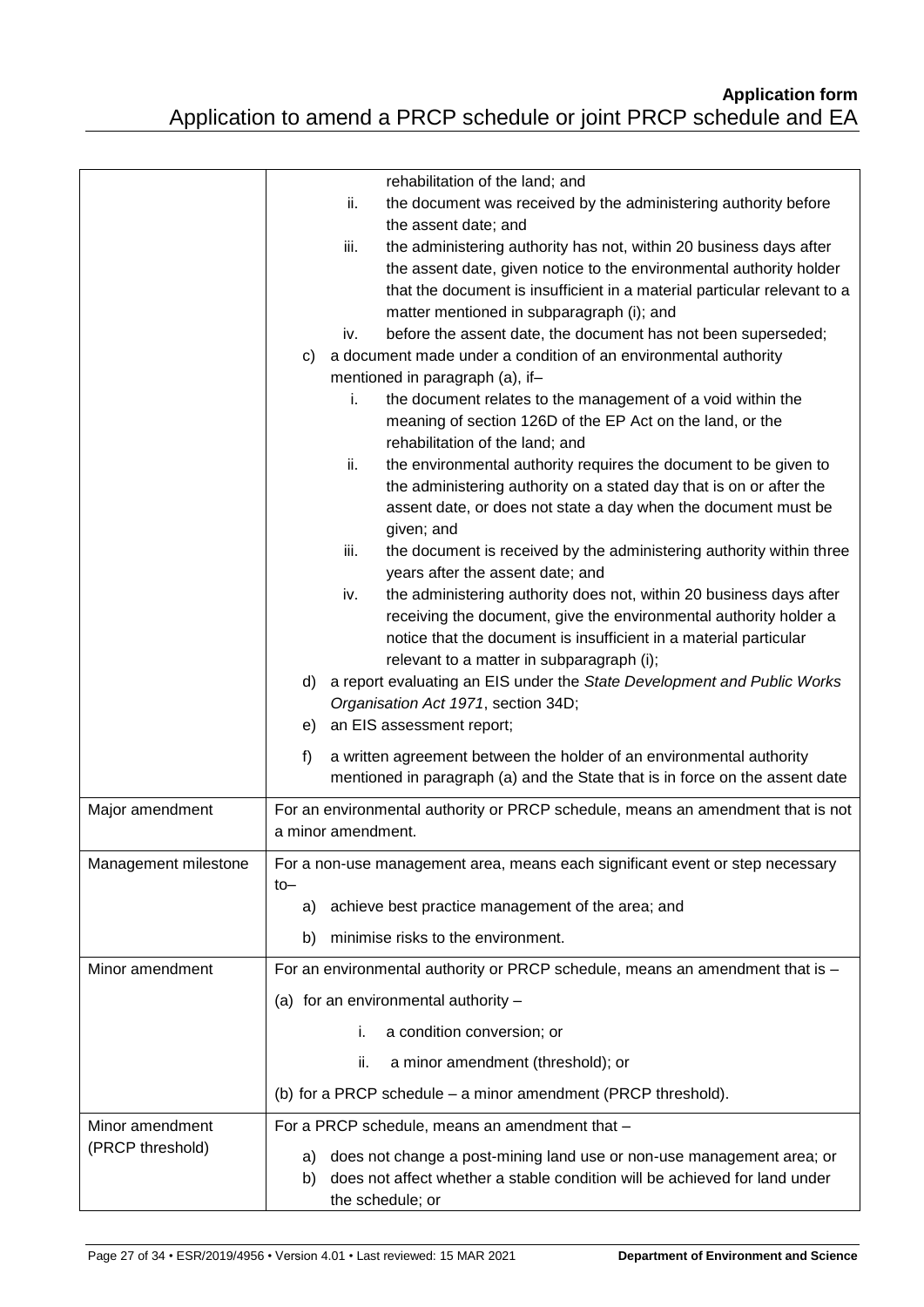|                                | does not change the way a post-mining land use will be achieved, or a non-<br>C)<br>use management area will be manages, in a way likely to result in<br>significantly different impact on environmental values compared to the<br>impacts on the values under the schedule before the change; or<br>does not relate to a new mining tenure for the schedule; or<br>d)<br>does not change when a rehabilitation milestone or management milestone<br>e)<br>will be achieved by more than 5 years after the time stated in the schedule<br>when it was first approved; or<br>does not extend the day by which rehabilitation of land to a stable condition<br>f)<br>will be achieved. |
|--------------------------------|--------------------------------------------------------------------------------------------------------------------------------------------------------------------------------------------------------------------------------------------------------------------------------------------------------------------------------------------------------------------------------------------------------------------------------------------------------------------------------------------------------------------------------------------------------------------------------------------------------------------------------------------------------------------------------------|
| Minor amendment<br>(threshold) | For an environmental authority, means an amendment that the administering<br>authority is satisfied-                                                                                                                                                                                                                                                                                                                                                                                                                                                                                                                                                                                 |
|                                | (a) is not a change to a condition identified in the authority as a standard condition,<br>other than-                                                                                                                                                                                                                                                                                                                                                                                                                                                                                                                                                                               |
|                                | (i) a change that is a condition conversion; or                                                                                                                                                                                                                                                                                                                                                                                                                                                                                                                                                                                                                                      |
|                                | (ii) a change that is not a condition conversion but that replaces a standard<br>condition of the authority with a standard condition for the environmentally<br>relevant activity to which the authority relates; and                                                                                                                                                                                                                                                                                                                                                                                                                                                               |
|                                | (b) does not significantly increase the level of environmental harm caused by the<br>relevant activity; and                                                                                                                                                                                                                                                                                                                                                                                                                                                                                                                                                                          |
|                                | (c) does not change any rehabilitation objectives stated in the authority in a way<br>likely to result in significantly different impacts on environmental values than the<br>impacts previously permitted under the authority; and                                                                                                                                                                                                                                                                                                                                                                                                                                                  |
|                                | (d) does not significantly increase the scale or intensity of the relevant activity; and                                                                                                                                                                                                                                                                                                                                                                                                                                                                                                                                                                                             |
|                                | (e) does not relate to a new relevant resource tenure for the authority that is-                                                                                                                                                                                                                                                                                                                                                                                                                                                                                                                                                                                                     |
|                                | a new mining lease; or<br>(i)                                                                                                                                                                                                                                                                                                                                                                                                                                                                                                                                                                                                                                                        |
|                                | (ii) a new petroleum lease; or                                                                                                                                                                                                                                                                                                                                                                                                                                                                                                                                                                                                                                                       |
|                                | (iii) a new geothermal lease under the Geothermal Energy Act; or                                                                                                                                                                                                                                                                                                                                                                                                                                                                                                                                                                                                                     |
|                                | (iv) a new GHG injection and storage lease under the GHG storage Act;<br>and                                                                                                                                                                                                                                                                                                                                                                                                                                                                                                                                                                                                         |
|                                | (f) involves an addition to the surface area for the relevant activity of no more than<br>10% of the existing area; and                                                                                                                                                                                                                                                                                                                                                                                                                                                                                                                                                              |
|                                | (g) for an environmental authority for a petroleum activity-                                                                                                                                                                                                                                                                                                                                                                                                                                                                                                                                                                                                                         |
|                                | (i) if the amendment involves constructing a new pipeline—the new<br>pipeline does not exceed 150km; and                                                                                                                                                                                                                                                                                                                                                                                                                                                                                                                                                                             |
|                                | (ii) if the amendment involves extending an existing pipeline-the extension<br>does not exceed 10% of the existing length of the pipeline; and                                                                                                                                                                                                                                                                                                                                                                                                                                                                                                                                       |
|                                | (h) if the amendment relates to a new relevant resource tenure for the authority that<br>is an exploration permit or GHG permit—the amendment application under section<br>224 seeks an amended environmental authority that is subject to the standard                                                                                                                                                                                                                                                                                                                                                                                                                              |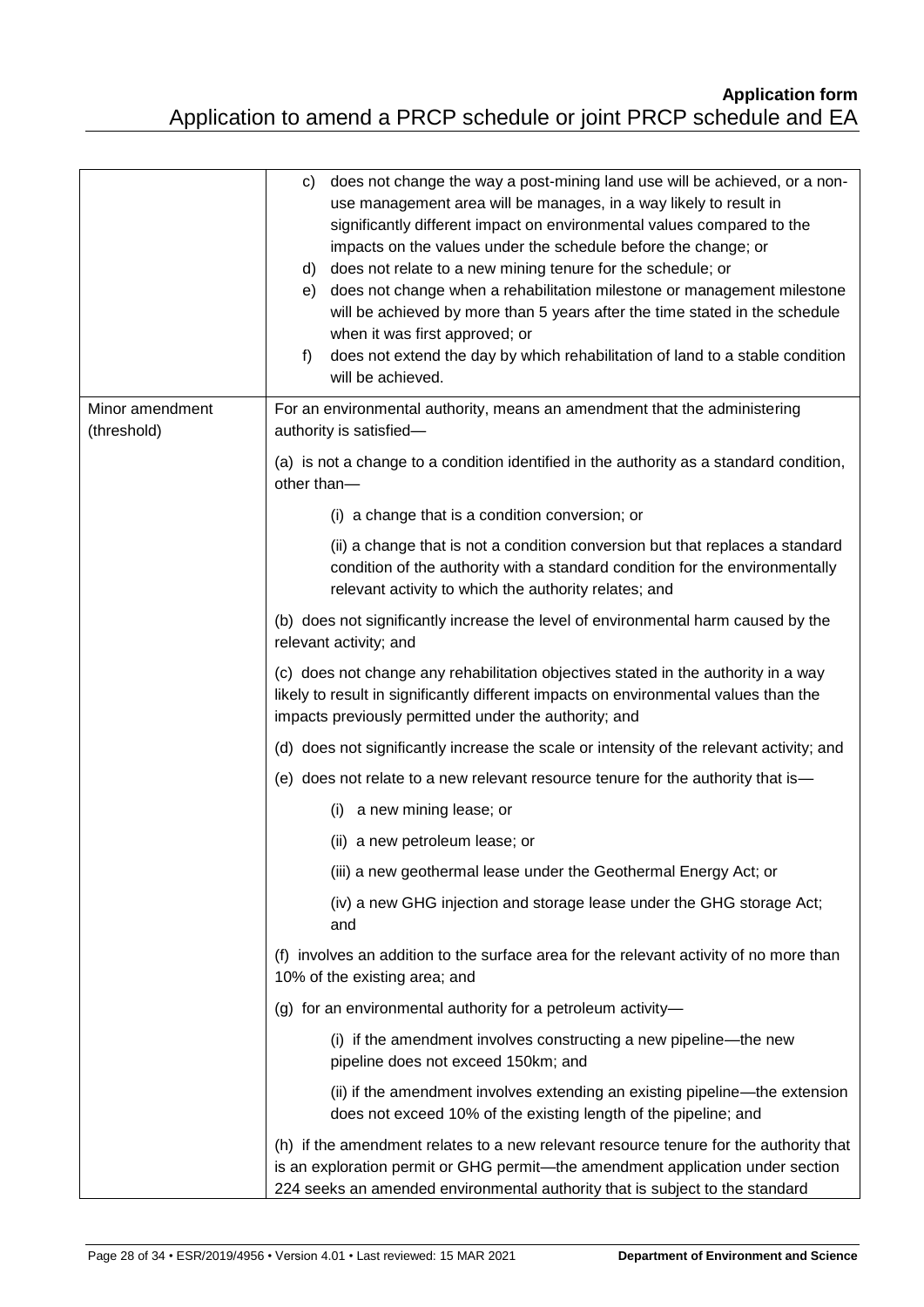|                                 | conditions for the relevant activity or authority, to the extent it relates to the permit.                                                                                                  |  |  |  |  |
|---------------------------------|---------------------------------------------------------------------------------------------------------------------------------------------------------------------------------------------|--|--|--|--|
| Non-use management<br>area      | Means an area of land the subject of a PRC plan that cannot be rehabilitated to a<br>stable condition after all relevant activities for the PRC plan carried out on the land<br>have ended. |  |  |  |  |
| Post-mining land use            | For land the subject of a PRC plan, means the purpose for which the land will be<br>used after all relevant activities for the PRC plan carried out on the land have<br>ended.              |  |  |  |  |
| PRC plan                        | For land the subject of a mining lease, means a progressive rehabilitation and<br>closure plan for the land that consists of -<br>a) the rehabilitation planning part of the PRC plan; and  |  |  |  |  |
|                                 | the PRCP schedule for the PRC plan, including any conditions imposed on<br>b)<br>the schedule.                                                                                              |  |  |  |  |
| PRCP schedule                   | For a PRC plan, means a schedule of the plan that -<br>complies with section 126D of the EP Act; and<br>a)                                                                                  |  |  |  |  |
|                                 | is approved under chapter 5, part 5, division 2 of the EP Act, with or without<br>b)<br>conditions.                                                                                         |  |  |  |  |
| <b>Prescribed ERA</b>           | An environmentally relevant activity that is not a resource activity and is prescribed<br>under section 19 of the EP Act.                                                                   |  |  |  |  |
| Prescribed ERA project          | All prescribed ERAs carried out, or proposed to be carried out, as a single<br>integrated operation.                                                                                        |  |  |  |  |
| Registered suitable<br>operator | A person who, or a corporation which, under section 318I of the EP Act has been<br>assessed as being suitable to carry out an ERA and has been listed on the suitable<br>operator register. |  |  |  |  |
| Rehabilitation area             | For land the subject of a post-mining land use, means an area of the land to which a<br>rehabilitation milestone for the post-mining land use relates.                                      |  |  |  |  |
| Rehabilitation milestone        | For the rehabilitation of land, means each significant event or step necessary to<br>rehabilitate the land to a stable condition.                                                           |  |  |  |  |
| Resource activity               | An activity that is any of the following:                                                                                                                                                   |  |  |  |  |
|                                 | (a) a geothermal activity                                                                                                                                                                   |  |  |  |  |
|                                 | (b) a greenhouse gas (GHG) storage activity                                                                                                                                                 |  |  |  |  |
|                                 | (c) a mining activity                                                                                                                                                                       |  |  |  |  |
|                                 | (d) a petroleum activity.                                                                                                                                                                   |  |  |  |  |
| Resource project                | Resource activities carried out, or proposed to be carried out, under 1 or more<br>resource tenures, in any combination, as a single integrated operation.                                  |  |  |  |  |
| Single integrated               | Occurs when all of the below criteria are met:                                                                                                                                              |  |  |  |  |
| operation                       | (a) the activities are carried out under the day-to-day management of a single<br>responsible individual, for example, a site or operations manager;                                        |  |  |  |  |
|                                 | (b) the activities are operationally interrelated;                                                                                                                                          |  |  |  |  |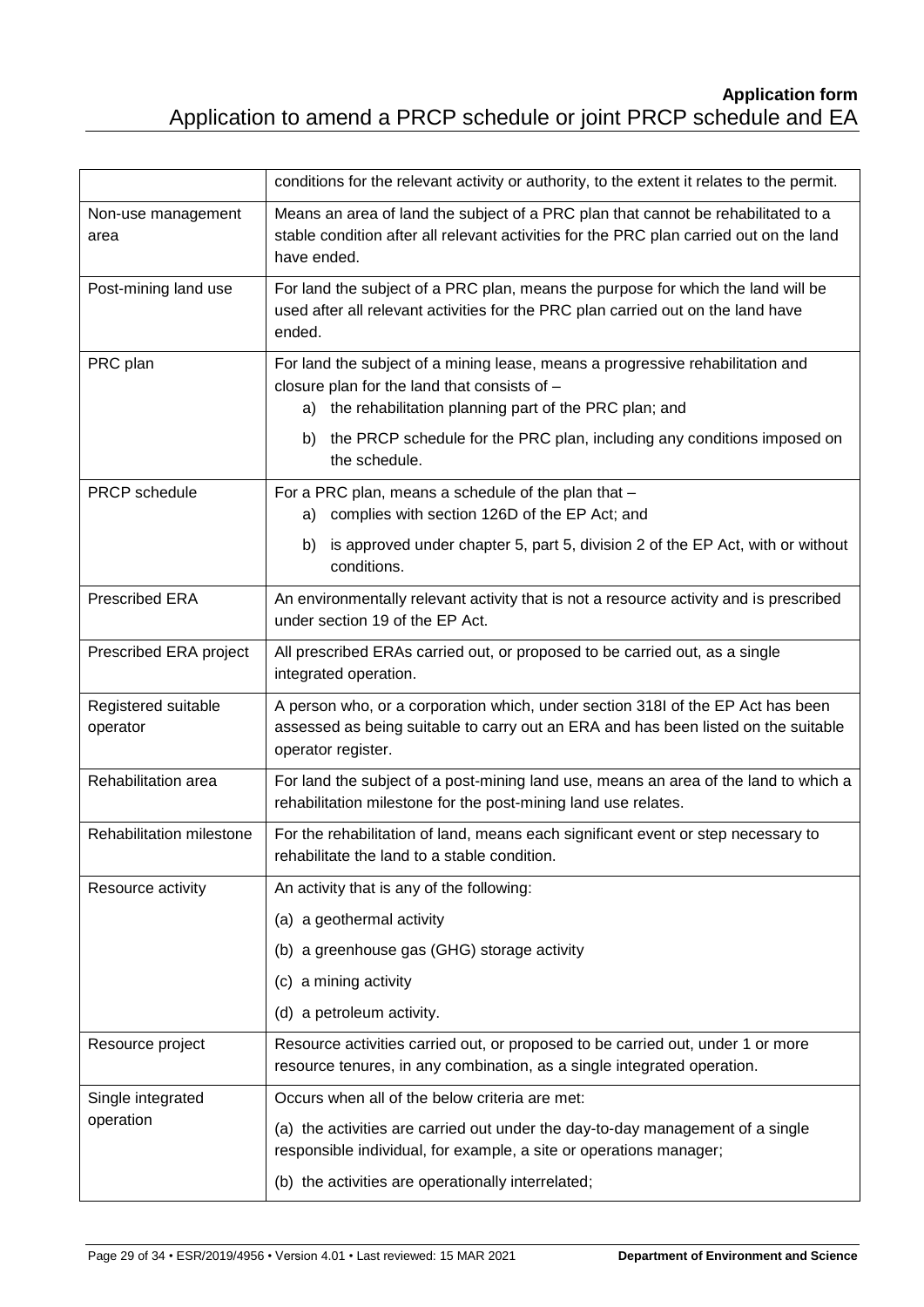|                   | (c) the activities are, or will be, carried out at one or more places; and                                                                                              |  |  |  |
|-------------------|-------------------------------------------------------------------------------------------------------------------------------------------------------------------------|--|--|--|
|                   | (d) the places where the activities are carried out are separated by distances short<br>enough to make feasible the integrated day-to-day management of the activities. |  |  |  |
| Underground water | Means any of the following:                                                                                                                                             |  |  |  |
| rights            | underground water rights within the meaning of the Mineral Resources Act<br>(a)<br>1989;                                                                                |  |  |  |
|                   | underground water rights within the meaning of the Petroleum and Gas<br>(b)<br>(Production and Safety) Act 2004;                                                        |  |  |  |
|                   | underground water rights within the meaning of the Petroleum Act 1923, section<br>(C)<br>$87(3)$ .                                                                      |  |  |  |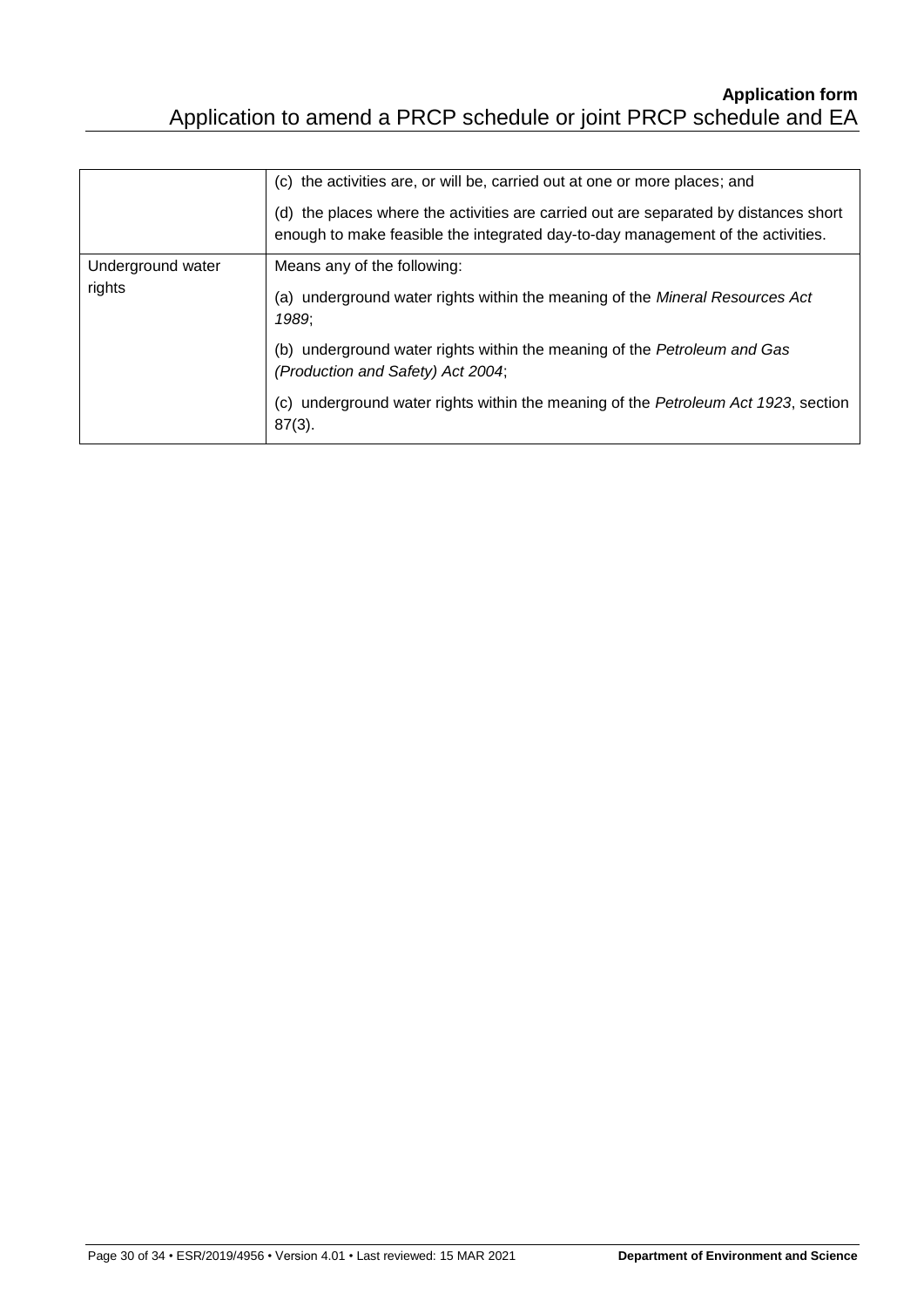## **Attachment 1—Spatial data requirements for PRC plan**

Attachment 1 provides guidance on the required content of spatial information (shapefiles) for the submission of a proposed amendment to a PRCP schedule. Spatial information is only required to be submitted with an amendment application where the application proposes to amend the final site design of the current approved PRCP schedule. This attachment should be read in conjunction with the department's guideline: Spatial Information Submission (ESR/2018/4337). To obtain a copy of the guideline, the spreadsheet containing the schema (in Table 2) and a shapefile template for PCR plans are available on the Queensland Government's website at www.qld.gov.au, using the search term "submission of spatial information'. The following sections provide information about the required fields and attributes for datasets.

#### **Required files—Table 1**

If the application proposes to amend the final site design of the current approved PRCP schedule, you must submit shapefiles detailing the following in relation to the prosed amendment:

- the location and maximum extent of disturbance footprint for the mine life
- the PMLU and NUMAs for the area within the resource tenure(s)
- the rehabilitation and improvement areas within the resource tenure(s)
- any sensitive receptors
- extent of a floodplain
- existing rehabilitation.

A minimum of one (1) shapefile must be submitted for a PRC plan, detailing all the above-listed information, as outlined within Table 1. Each file must be named in accordance with the requirements outlined within the department's guideline: Spatial Information Submission (ESR/2018/4337).

#### *Table 1:Shapefile checklist*

| <b>File</b> | <b>Spatial information</b><br>requirement | <b>Schema</b> | Example file name (e.g. using submission date of<br>30 June 2020) |
|-------------|-------------------------------------------|---------------|-------------------------------------------------------------------|
|             | PRC plan - polygon                        | Table 2       | EPPR00372556_PRCP_PY_30062020.zip                                 |

Where:

PY = polygon (geometry)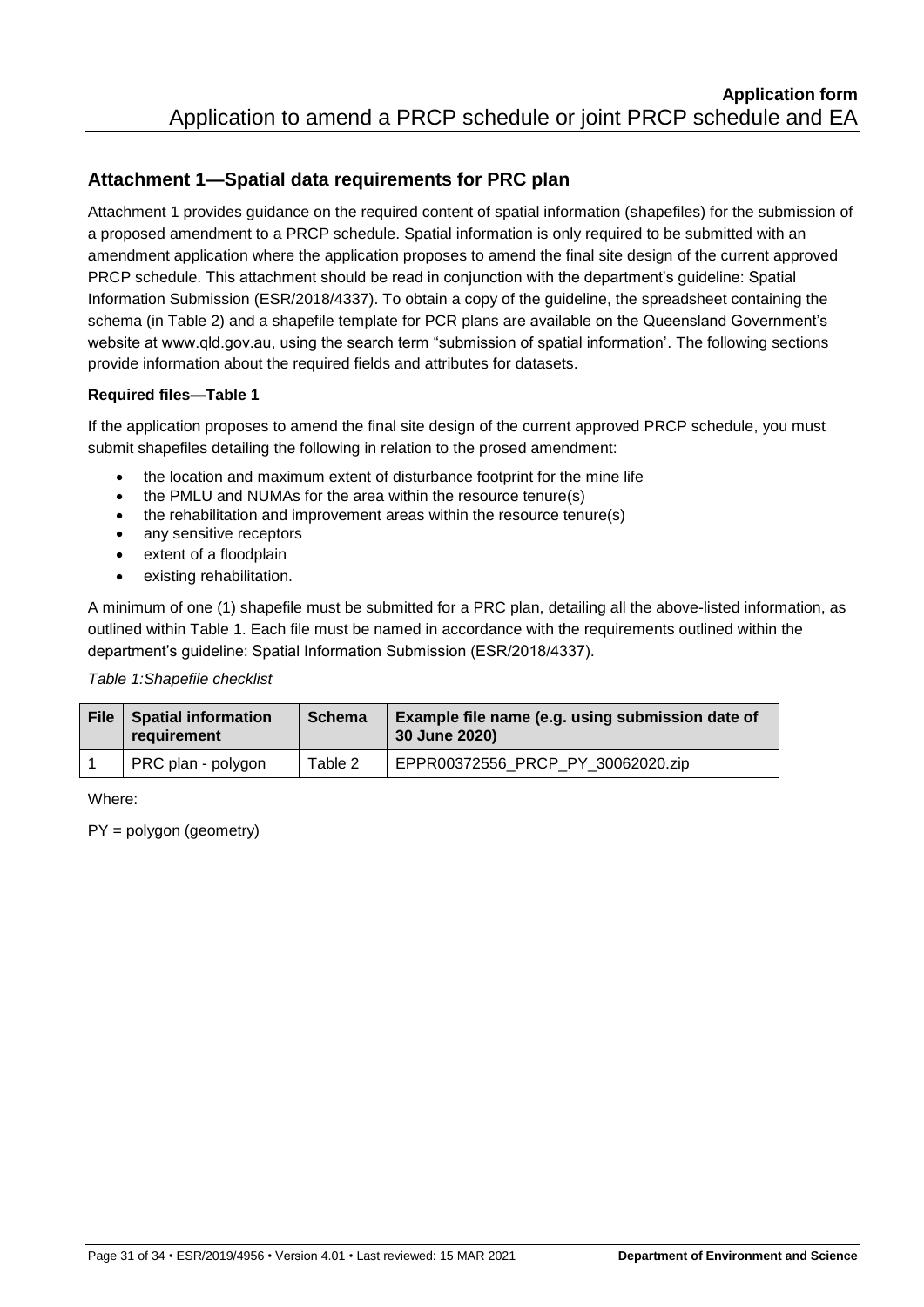## *Table 2: Schema for PCR plan*

| <b>Field Name</b> | <b>Type</b> | Length | <b>Definition</b>                                                                                                                                                                                              | <b>Domain</b><br>Values <sup>2</sup> | <b>Domain Value</b><br><b>Description</b>         | <b>Mandatory/ Optional</b>           |
|-------------------|-------------|--------|----------------------------------------------------------------------------------------------------------------------------------------------------------------------------------------------------------------|--------------------------------------|---------------------------------------------------|--------------------------------------|
| <b>FID</b>        | Object ID   | N/A    | The unique identifier for the spatial<br>feature.                                                                                                                                                              |                                      |                                                   | Mandatory                            |
| <b>SHAPE</b>      | Geometry    | N/A    | Allowed Geometry: Polygon                                                                                                                                                                                      |                                      |                                                   | Mandatory                            |
| PERMIT_REF        | <b>TEXT</b> | 50     | The alpha-numeric environmental<br>authority number relevant to the spatial<br>information (if this PRC plan does not<br>relate to an existing EA, please provide<br>the relevant application number instead). |                                      |                                                   | Mandatory                            |
| <b>PROCESS</b>    | <b>TEXT</b> | 4      | The relevant process spatial data is being<br>submitted for                                                                                                                                                    | <b>PRCP</b>                          | Progressive<br>rehabilitation and<br>closure plan | Mandatory                            |
| SITE_NAME         | <b>TEXT</b> | 254    | Site name relating to the environmental<br>authority.                                                                                                                                                          |                                      |                                                   | Mandatory                            |
| SITE_ID           | <b>TEXT</b> | 20     | This field contains a unique identifier for<br>the spatial feature, which has been<br>generated by the applicant.                                                                                              |                                      |                                                   | Mandatory                            |
| <b>FEATURE</b>    | <b>TEXT</b> | 10     | This field contains the land use feature on                                                                                                                                                                    | <b>PMLU</b>                          | Post-mining land use                              | Mandatory                            |
|                   |             |        | site which this polygon or point is                                                                                                                                                                            | REHAB_AREA                           | Rehabilitation area                               | Mandatory                            |
|                   |             |        | describing. Select the relevant option of                                                                                                                                                                      | <b>NUMA</b>                          | Non-use management                                | Mandatory if the PRCP                |
|                   |             |        | either post-mining land use, rehabilitation                                                                                                                                                                    |                                      | area                                              | schedule proposes or                 |
|                   |             |        | area, non-use management area,                                                                                                                                                                                 |                                      |                                                   | changes a non-use                    |
|                   |             |        | improvement area, maximum disturbance                                                                                                                                                                          |                                      |                                                   | management area                      |
|                   |             |        | footprint, sensitive receptor, existing                                                                                                                                                                        | IMPRV_AREA                           | Improvement area                                  | Mandatory if the PRCP                |
|                   |             |        | rehabilitation or floodplain using the codes<br>specified.                                                                                                                                                     |                                      |                                                   | schedule proposes or                 |
|                   |             |        |                                                                                                                                                                                                                |                                      |                                                   | changes a non-use<br>management area |
|                   |             |        |                                                                                                                                                                                                                | <b>FOOTPRINT</b>                     | Maximum disturbance                               | Mandatory                            |
|                   |             |        |                                                                                                                                                                                                                |                                      | footprint over mine life                          |                                      |
|                   |             |        |                                                                                                                                                                                                                | <b>SR</b>                            | Sensitive receptor                                | Mandatory                            |

 $2$  If blank, populate based on Attribute type and definition.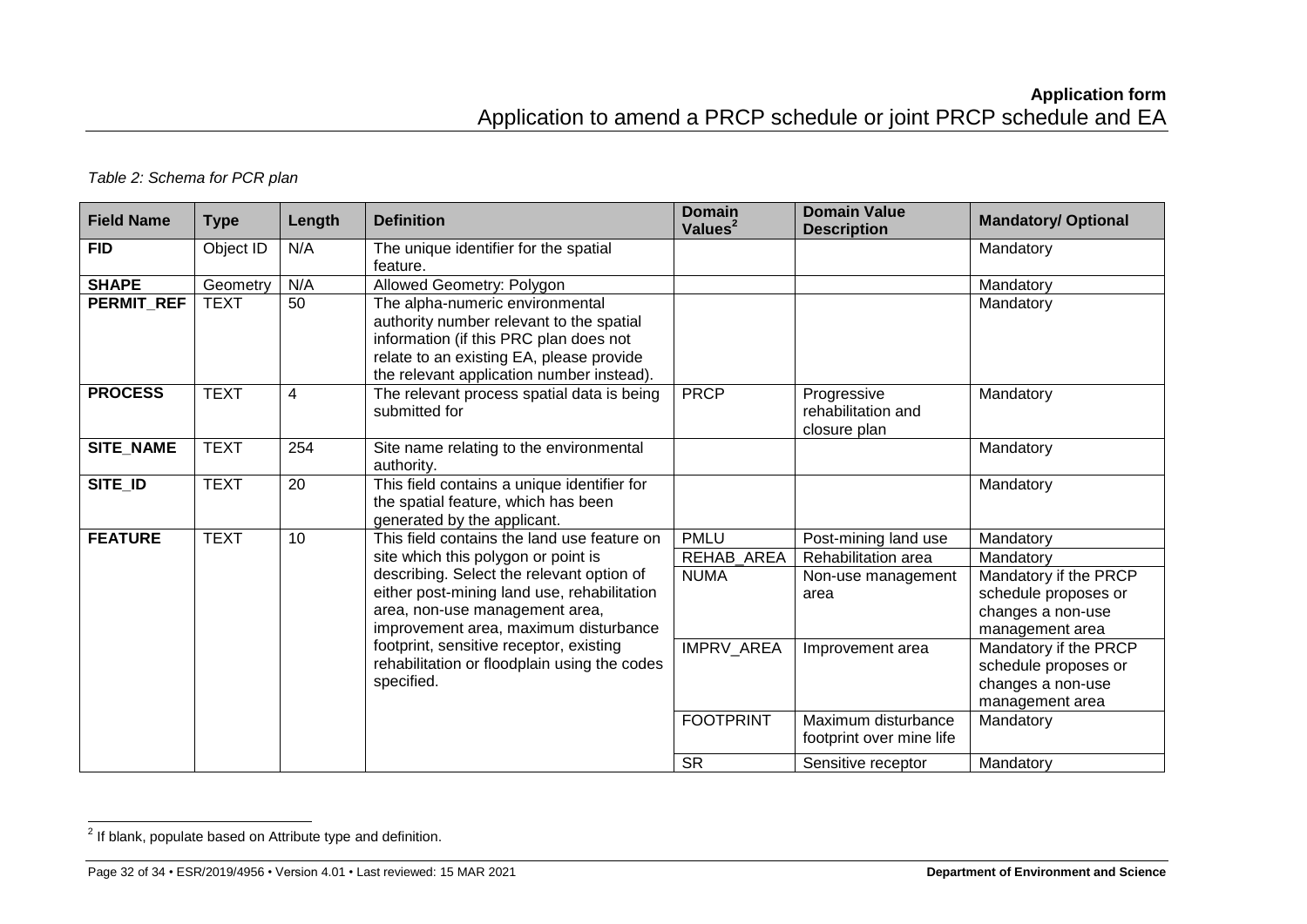| <b>Field Name</b> | <b>Type</b> | Length         | <b>Definition</b>                                                              | <b>Domain</b><br>Values <sup>2</sup> | <b>Domain Value</b><br><b>Description</b>                                          | <b>Mandatory/ Optional</b>                                                                                     |
|-------------------|-------------|----------------|--------------------------------------------------------------------------------|--------------------------------------|------------------------------------------------------------------------------------|----------------------------------------------------------------------------------------------------------------|
|                   |             |                |                                                                                | EX REH                               | <b>Existing rehabilitation</b>                                                     | Mandatory if the<br>application is for an<br>existing EA and there is<br>existing rehabilitation<br>undertaken |
|                   |             |                |                                                                                | <b>FLDP</b>                          | Floodplain                                                                         | Mandatory if there is a<br>floodplain located within<br>the EA boundary                                        |
| <b>FEAT DESC</b>  | <b>TEXT</b> | 254            | Feature description                                                            |                                      | This field provides a<br>description of the<br>feature identified in<br>'FEATURE'. | Mandatory                                                                                                      |
| <b>PMLU_TYPE</b>  | <b>TEXT</b> | 10             | This field provides a description of the                                       | <b>GRAZ</b>                          | Grazing                                                                            | Mandatory for each                                                                                             |
|                   |             |                | post mining land use type.                                                     | NAT ECO                              | Native ecosystem                                                                   | PMLU.                                                                                                          |
|                   |             |                |                                                                                | WTR_ST                               | Water storage                                                                      |                                                                                                                |
|                   |             |                |                                                                                | <b>REC</b>                           | Recreation                                                                         |                                                                                                                |
|                   |             |                |                                                                                | HB_ECS                               | Habitat and ecosystem<br>services                                                  |                                                                                                                |
|                   |             |                |                                                                                | <b>AGRI</b>                          | Agriculture                                                                        |                                                                                                                |
|                   |             |                |                                                                                | <b>FOR</b>                           | Forestry                                                                           |                                                                                                                |
|                   |             |                |                                                                                | <b>CROP</b>                          | Cropping                                                                           |                                                                                                                |
|                   |             |                |                                                                                | PERM_INFRA                           | Permanent<br>infrastructure                                                        |                                                                                                                |
|                   |             |                |                                                                                | <b>IND</b>                           | Industrial                                                                         |                                                                                                                |
|                   |             |                |                                                                                | <b>LNDFL</b>                         | Landfill                                                                           |                                                                                                                |
|                   |             |                |                                                                                | Oth                                  | Other                                                                              |                                                                                                                |
| DATE_             | <b>DATE</b> | dd/mm/         | Date of submission. This field identifies                                      |                                      |                                                                                    | Mandatory                                                                                                      |
|                   |             | уууу           | the date the spatial information was<br>submitted.                             |                                      |                                                                                    |                                                                                                                |
| <b>SOURCE</b>     | <b>TEXT</b> | $\overline{5}$ | This field identifies the source of the<br>spatial information and the capture | DIG                                  | Digitising (Tracing over<br>Ortho Imagery)                                         | Mandatory                                                                                                      |
|                   |             |                | methodology for the spatial information<br>provided.                           | <b>GPSD</b>                          | <b>GPS Differential</b><br>Survey                                                  |                                                                                                                |